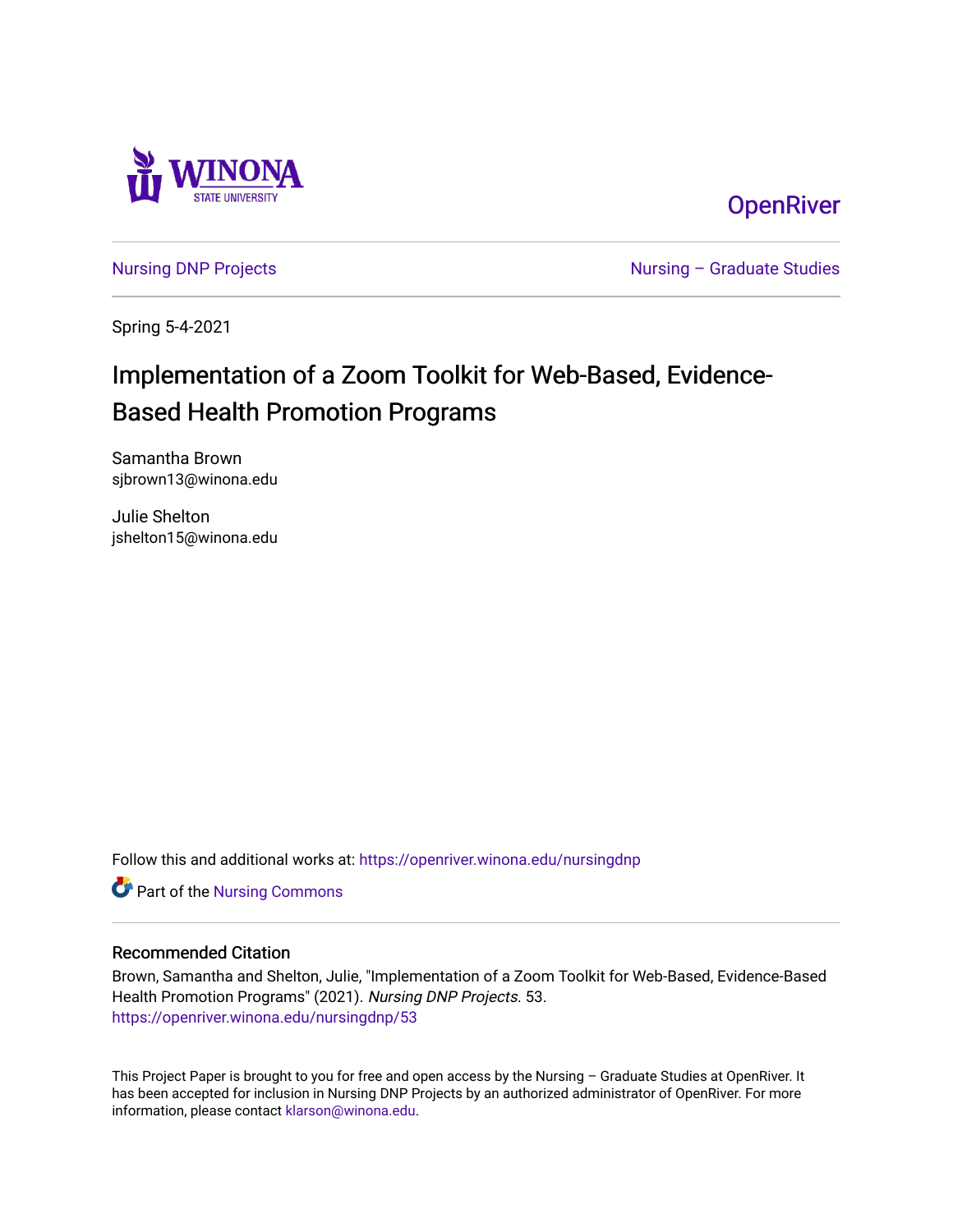# IMPLEMENTATION OF A ZOOM TOOLKIT FOR WEB-BASED, EVIDENCE-

## BASED HEALTH PROMOTION PROGRAMS

# Samantha Brown BSN, RN and Julie Shelton BSN, RN

Winona State University

Department of Graduate Nursing

400 South Broadway, Suite 204

Rochester, MN 55904

[sjbrown13@winona.edu](mailto:sjbrown13@winona.edu)

Ph: 507-450-2877

507.535.2578 (fax)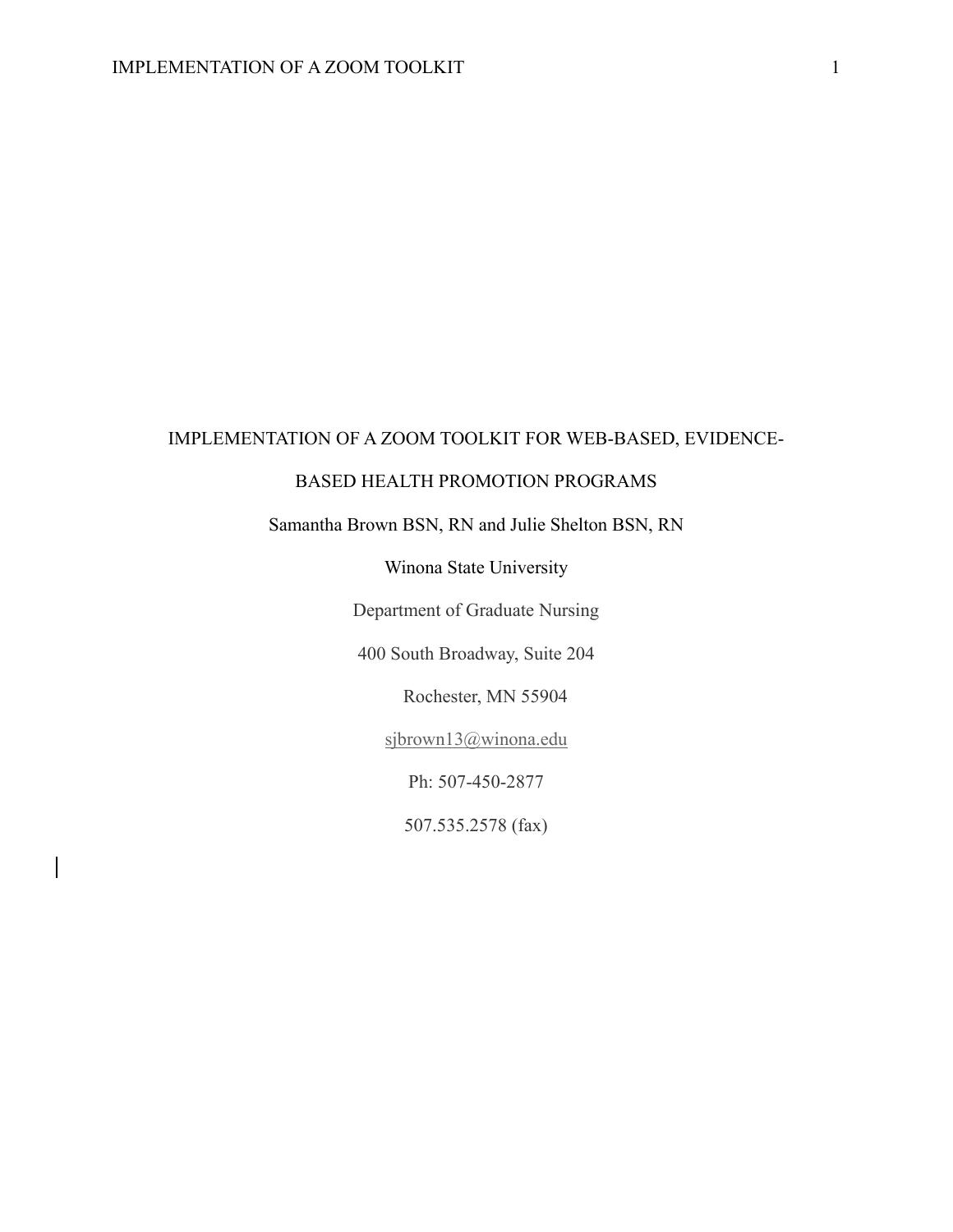### **Abstract**

This article describes a project to promote the utilization of online evidence-based programs for the self-management of chronic conditions for older adults. The project has been developed based on the findings of a comprehensive review of literature on the outcomes of online health promotion programs for people with chronic health conditions, and on the training needed prior to starting an online course. The project was completed in partnership with WellConnect<sup>®</sup>, a non-profit organization facilitating community-based programs that support people in Southeast Minnesota with tools and resources needed to improve individuals' health and wellbeing.

Interviews with WellConnect® stakeholders, leaders, participants, and community members identified the need to develop a Zoom toolkit to assist leaders and participants of online evidence-based programs. Participants' access to internet, comfort with devices and access to virtual platforms was assessed. The goal was to create a sustainable web-based Zoom toolkit that can be utilized by leaders and participants to facilitate their success in using online evidencebased programs. The toolkit included several components: a step-by-step guide to using Zoom to attend a meeting, three short videos, and links to other resources including one-to-one technical assistance. The toolkit was evaluated by the authors using a pre- and post-toolkit usage survey that addressed usability and self-efficacy. Although post-survey responses were low, comments suggested that the toolkit has the potential to prepare older adults to utilize Zoom to access evidence-based health promotion programs.

#### **Key Words**

Evidence-based programs, Older Adults, toolkit, Zoom, Web-based learning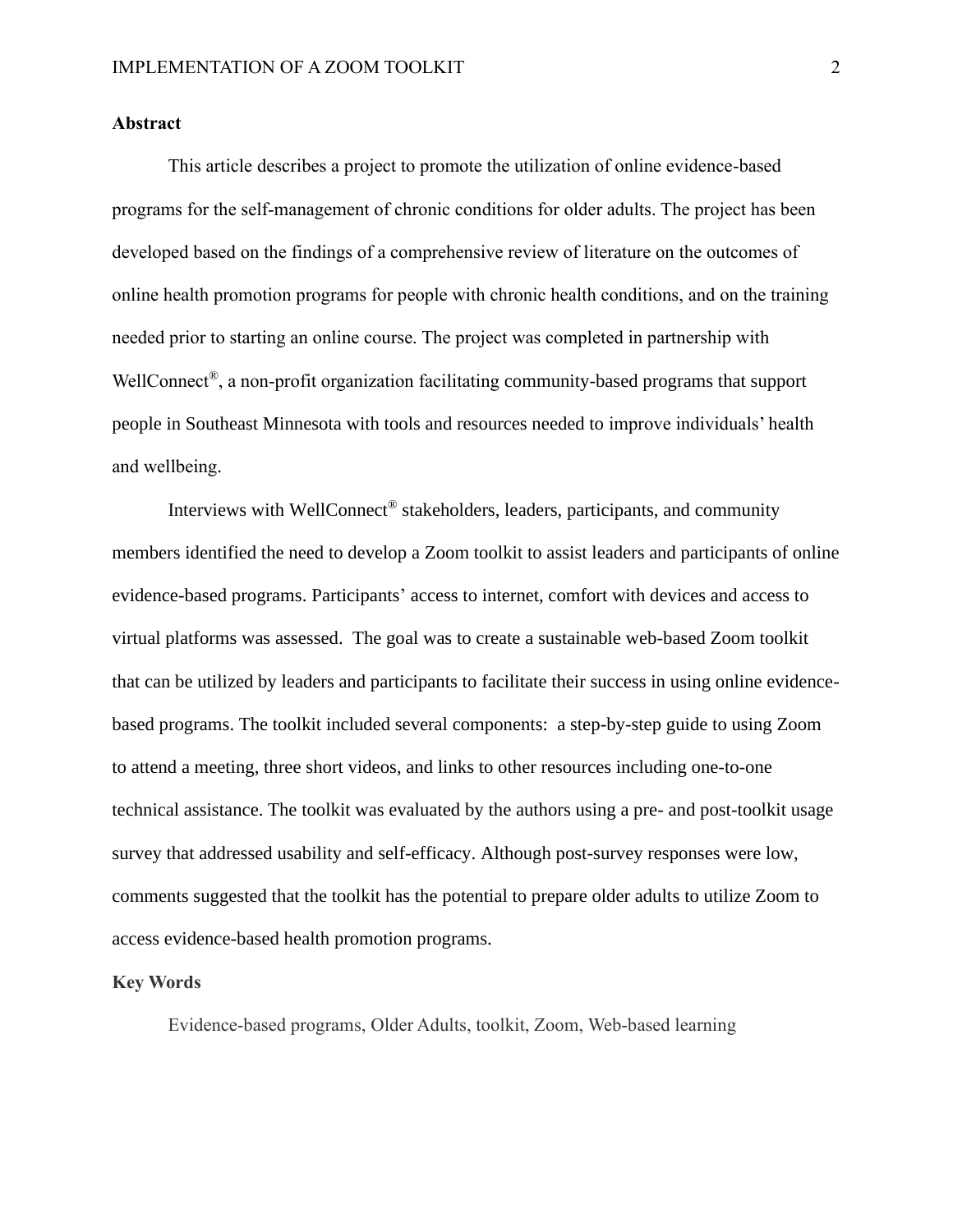#### **Introduction**

Six out of 10 adults in America have a chronic disease and four in 10 adults have two or more chronic diseases (Centers for Disease Control, 2020). Chronic disease can be defined as a condition that lasts one year or more, requires ongoing medical attention, and limits activities of daily living (Centers for Disease Control, 2020). The National Alliance of Mental Illness (NAMI) reports one in five individuals live with a mental health condition (NAMI, 2020). Chronic illness and mental health conditions are a cause of disability and death for many individuals. For example, the American Public Health Association reports seven out of ten deaths among Americans each year are from chronic diseases, with heart disease, cancer, and stroke accounting for more than 50% of all yearly deaths (American Public Health Association, 2020).

Effective public health interventions and policies that target chronic diseases lead to a healthier population with lower health care spending, less school and workplace absenteeism, increased economic productivity, and improved quality of life (American Public Health Association, 2020). Low-cost, community-based, self-management programs for people with chronic disease have been developed to assist individuals in developing self-efficacy and selfmanagement of their chronic conditions (Chronic Disease Self-Management Program [CDSMP], 2020).

WellConnect<sup>®</sup> is an innovative collaboration of healthcare providers, researchers, and public health and community partners in Southeast Minnesota that promotes community-based programs for improving health and wellbeing. The mission of WellConnect® "is to facilitate and maintain sustainable clinical-community linkages to evidence-based health promotion programs" (About WellConnect<sup>®</sup>, 2020, n.p.). Programs are offered at low or no cost to the participants. Due to the COVID-19 pandemic the need to connect participants, who are primarily older adults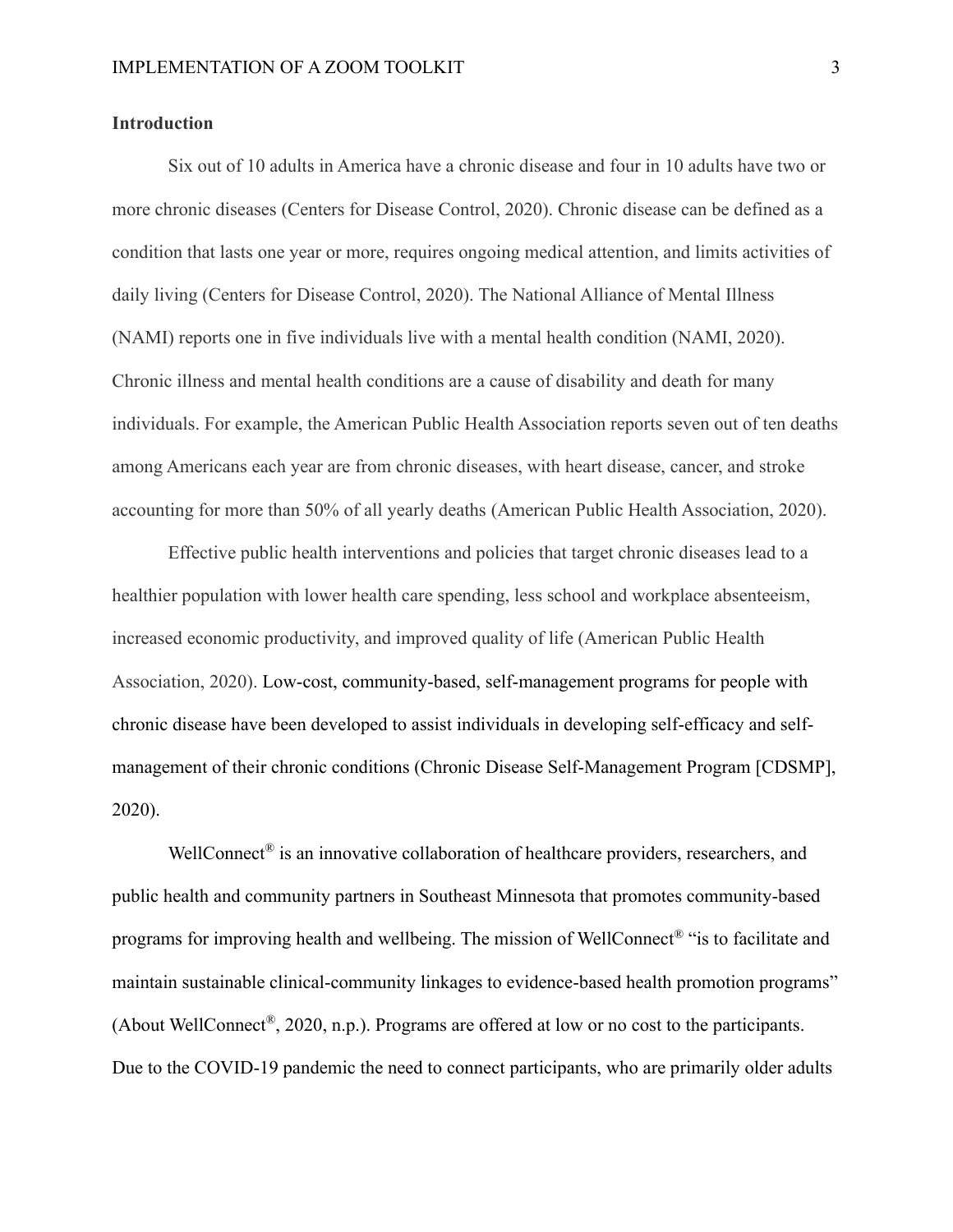to online evidence-based health promotion programs dramatically increased. A Zoom toolkit was designed to assist older adults in utilizing online evidence-based health promotion programs.

At the outset of the project, a literature search was conducted utilizing CINAHL, EBSCO, and PubMed databases to identify the benefits and limitations of online evidence-based health promotion programs. Key search terms included: internet-based, internet, chronic condition, computer-based, web-based, patient education, patient support program, evidencebased health promotion programs, patient portal use, CDSMP, diabetes, and chronic pain. Twenty-four relevant articles were identified, including four systematic reviews, six randomized controlled trials, four quasi-experimental studies, one cohort study, two integrative reviews and seven observational studies.

Most studies described a clear rationale for the development of online EBHPs. This included the need to provide support to clients who were homebound (Choi & Garcia, 2014), and to low income and uninsured populations with less access to healthcare (Choi and Garcia, 2014; Rod, 2016). Increased demand for chronic disease self-management programs and the ease of online delivery to people in rural areas were also identified in the literature review.

Based on the interventions and outcomes reviewed within the literature, there is compelling evidence that online interventions are effective in helping patients with chronic conditions. Lorig et al. (2006) found the internet-based CDSMP to be effective in improving health status after one year and suggested that this is a viable alternative to the face-to-face small-group CDSMP. Choi, An, and Garcia (2014) utilized research assistants (RAs) to assist participants with computer training and troubleshooting. Computer training was provided before and at the beginning of the Better Choices Better Health (BCBH) workshop. Arem and Irwin (2010) found an intervention which included an active weight loss component followed by an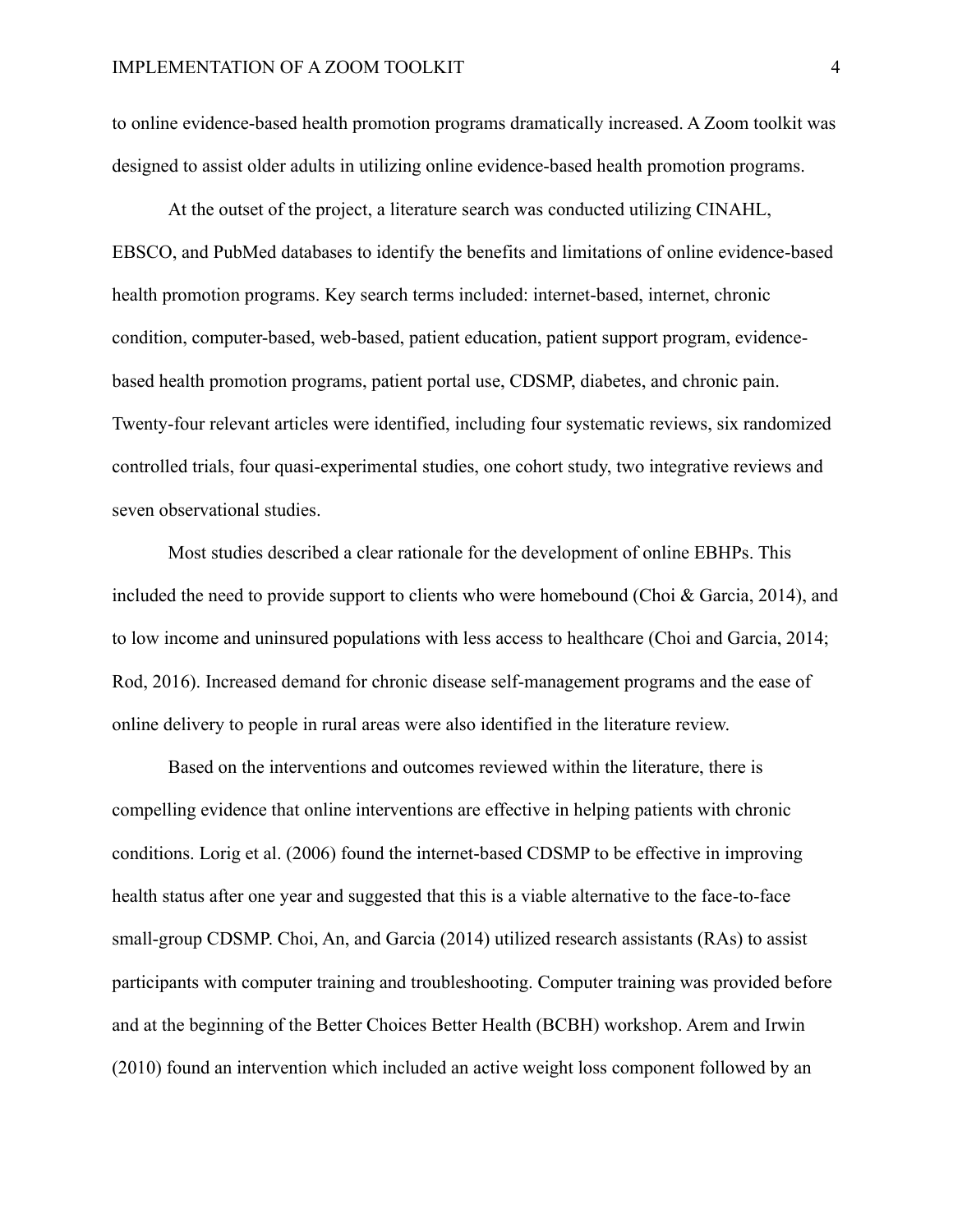internet maintenance program of tailored material and self-reporting showed greater retention and may have more potential for inducing significant weight loss than face-to-face classes.

Several formats for delivery were evaluated within the studies reviewed, including faceto-face, web-based, and hybrid interventions. Some studies compared face-to-face platforms with web-based options, while others compared all three options to assess effectiveness. Choi, An, and Garcia (2014) and Lorig et al. (2006) both used the Stanford CDSMP, Better Choices, Better Health (BCBH) program. This program uses a small group approach, solely online, for people with chronic conditions and their families.

Mak et al., (2015) and Whitehead and Seaton (2016) focused on mHealth (mobile health) or eHealth (digital health) approaches. mHealth is the use of mobile devices such as a mobile phone or tablet to support the practice of healthcare**,** whereas eHealth is the healthcare practice supported by electronic processes and compared to mHealth is a much broader term. Both studies found that group participation and confidence in online platform use was associated with increased patient participation in healthcare and confidence in participating in their own healthcare.

Several interventions and features were described in the literature as crucial to the successful utilization of online EBP health promotion programs. These included using feedback from the participants in the design and usability of web-based tools, one-to-one assistance with technology, and easy access to an appropriate device and internet access. Choi, An, and Garcia (2014) compared older adults with no or limited computer skills, with 10 peers with high computer skills. Computer training was provided before and at the beginning of the BCBH workshop. All those who initially lacked computer skills were able to participate in BCBH with a few hours of face-to-face demonstration and training (Choi, An, & Garcia. 2014).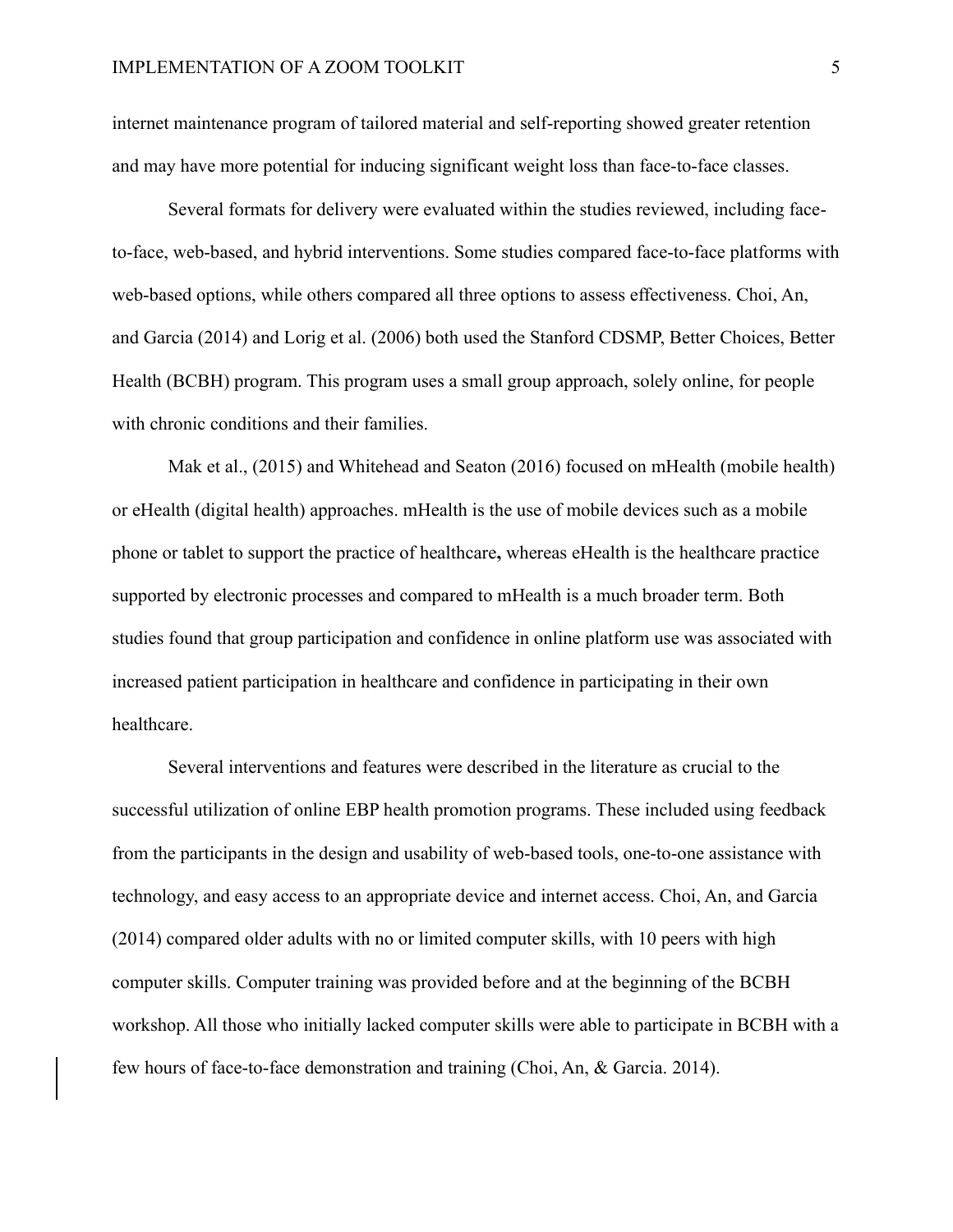Patient portals are secure websites that allow patients to access their electronic health records (EHR) and other health tools (Nahm et al. 2018). Patient portals are widely available in the U.S. and a valuable tool for patients of any age. Research has shown a lower prevalence of portal use in older adults. Nahm et al. (2018) explored portal use in older adults with chronic conditions and found that preference for face-to-face interaction, lack of knowledge of portal information, and frustration in use were common reasons portals were not utilized. Lack of access to internet connected devices as well as lack of internet access were also related to nonportal use. Gordon and Hornbrook (2018) discussed the importance of assessment of whether patients have digital access, requisite skills, and preferences prior to recommending the use of web-based resources and tools.

In other initiatives, Stinson et al. (2014) recruited 23 participants with chronic pain to participate in a trial of an online program *iCanCope with Pain*. Perceptions of the participants informed further development of this self-management tool. Focus group interviews also confirmed the importance of education provided to the leaders of the programs. Timmerman et al. (2016) ensured appropriate training prior to implementation of a telehealth and web-based intervention for patients with operable lung cancers. Telephone and email support for the use of the training modules was also provided to both patients and HCPs. Improved self-efficacy was discussed often within the research, as well as overall improved well-being. These outcomes are consistent with the goals of this project in helping to transition participants to online EBHP learning platforms.

#### **Consumer Views**

In addition to the findings of the literature review, development of the toolkit was informed by data gathered from leaders and participants in local evidence-based programs.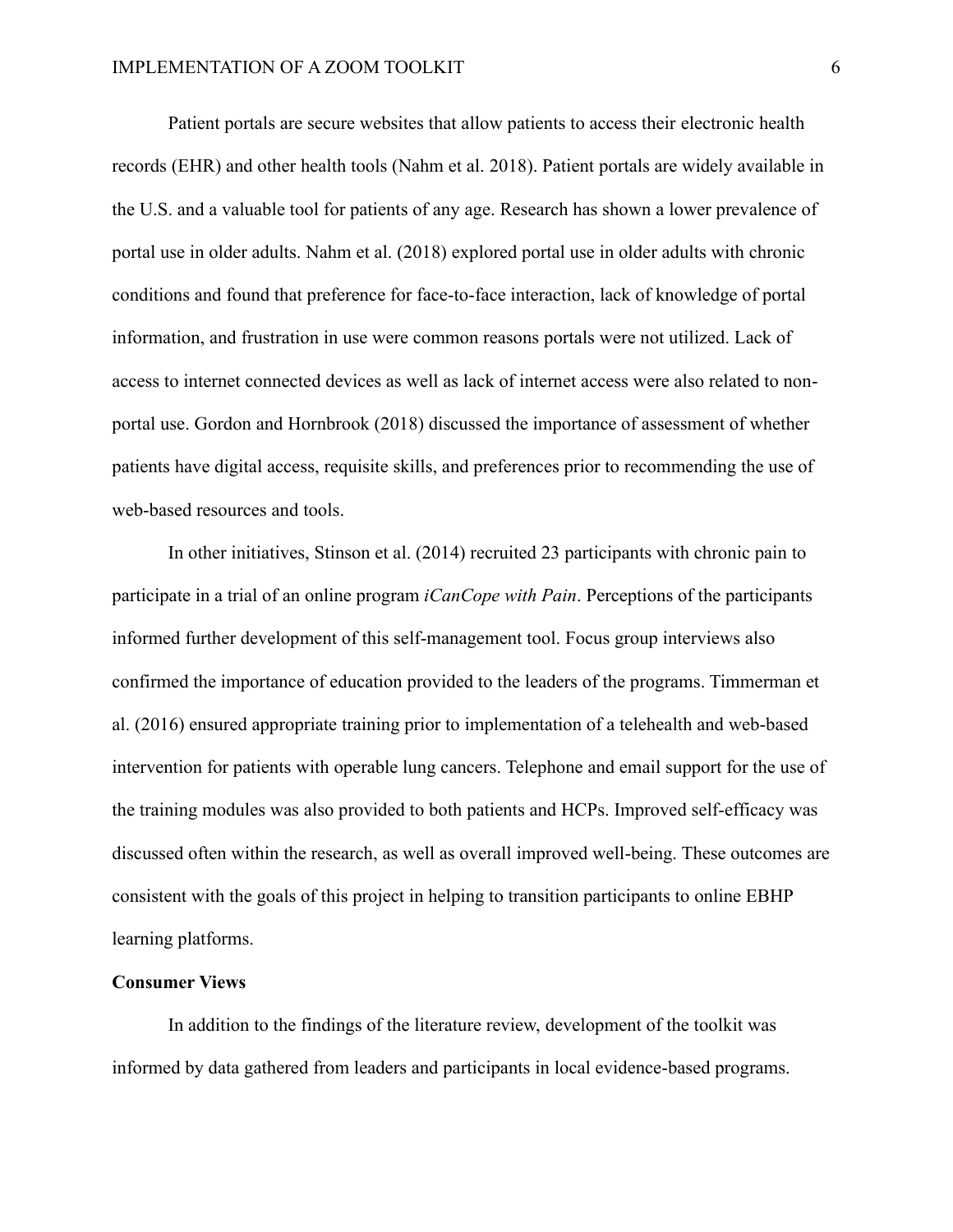Following the cancellation of face-to-face EBHPs consequent to the stay-at home order issued in March 2020 because of the COVID-19 pandemic, some WellConnect<sup>®</sup> partners such as Catholic Charities of Southern Minnesota were able to offer programs online after extensive retraining of program leaders in the use of Facebook and Zoom. These programs included the Staying Active and Independent for Life program (SAIL) delivered via Zoom and Facebook, and a six-week course on self-management of chronic illness, *Living Well with Chronic Conditions (LWWCC)* delivered via Zoom. Phone interviews were completed with eight SAIL leaders, 23 SAIL participants and non-participants, and six LWWCC participants were conducted to learn more about participants' experiences of the online programs, including access to the internet, and devices such as iPads, smart phones, and laptops. Seventy responses to a Facebook survey were also used to illuminate prior experiences. Participants' knowledge and degree of comfort with using platforms such as Facebook and Zoom were explored.12 participants from the face-to-face programs who had chosen not to participate in online programs were also interviewed.

Most of the participants were familiar with using Zoom and Facebook prior to taking part in the online program. Participants had prior experience with Zoom because of church meetings, bible study, and/or other programs that moved to online formats during the COVID-19 pandemic. All the online participants interviewed had internet access prior to taking part in the online program. Participants indicated that they would continue to use either hybrid or online programs even after COVID-19 restrictions are lifted. Participants of LWWCC enjoyed not having to drive to the meetings and getting to know individuals from other geographic locations. One participant commented how Zoom "felt like a real classroom" because you can see everyone's face. Participants enjoyed hearing how others cope with their chronic conditions. Three of the participants experienced challenges using Zoom prior to the start of the class,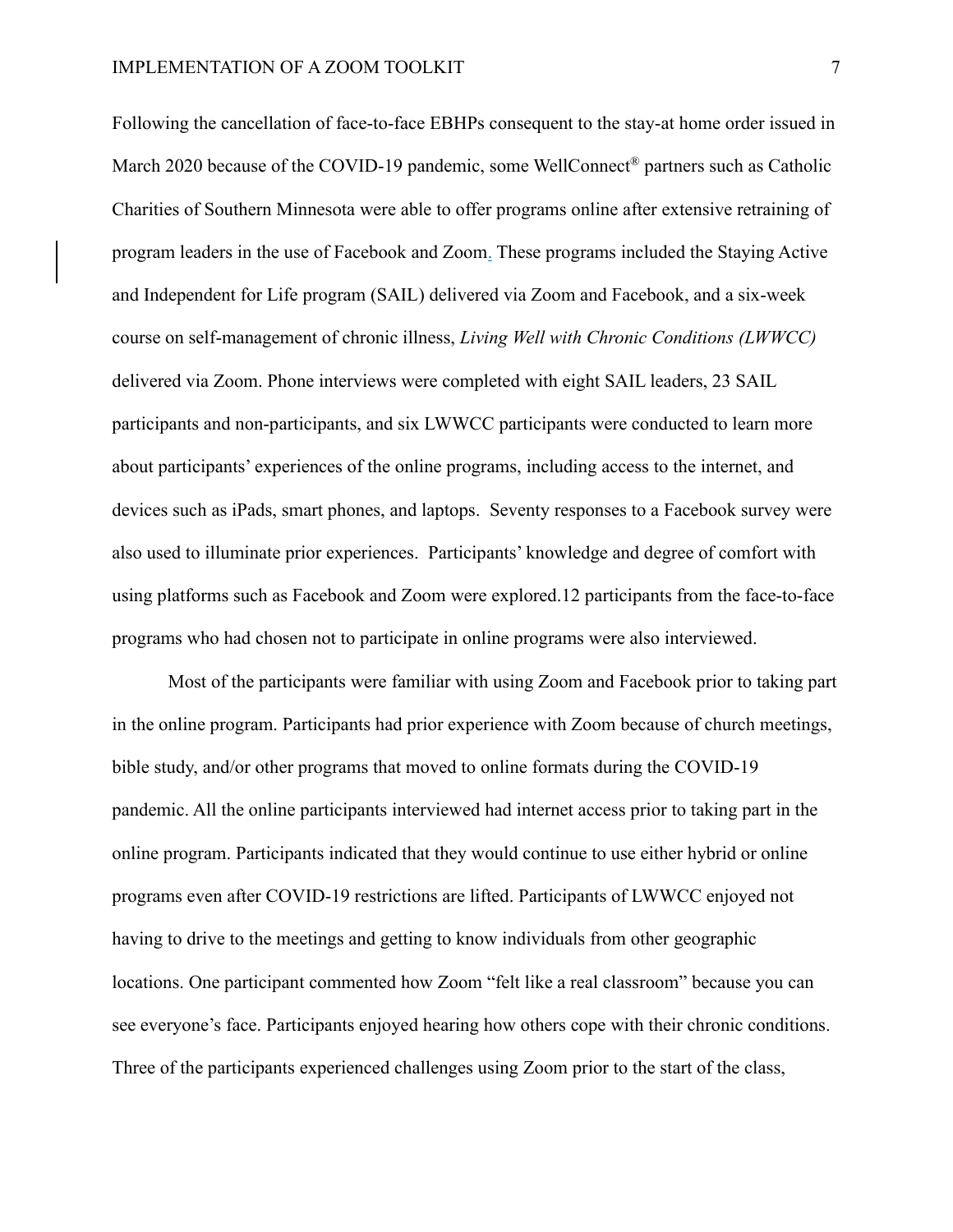specifically accessing the application and connectivity to Zoom. This information was provided by the instructors of the class.

Valuable insights were gained during the interviews with older adults who had chosen not to participate in online classes. It was found that lack of knowledge of available programs was a primary reason for lack of participation. Frustration with prior attempts to use platforms such as Zoom was also a barrier. Furthermore, participants revealed some distrust about platforms such as Facebook. Participants mentioned that lack of privacy and fear of being 'hacked' or taken advantage of on Facebook has led them to avoid it. One person shared that lack of resources such as internet and access to a laptop/tablet/smartphone were barriers to participating. The participant felt very isolated since face-to-face SAIL classes had stopped, but finances prevented subscribing to an internet service and purchasing a device. A few participants were only interested in face-toface options, whereas others would like to try online or hybrid options if someone would help them get onto the platforms. Participants would also like access to a technical support person for additional resources or troubleshoot issues.

#### **Evidence-Based Model**

The PARiHS model was used as a framework for implementation of the Zoom toolkit project. PARiHS is an acronym for Promoting Action on Research Implementation in Health Services. Ullrich et al. (2014) describe the framework "as a means for explaining the success or failure of implementation projects" and "useful for guiding the design of implementation interventions" (Ullrich et al., 2014 p27.). The PARiHS model assisted in having a planned, structured, and organized synthesis of the research to guide evidence-based practice into the Zoom toolkit implementation. The evidence was used to evaluate current community programs,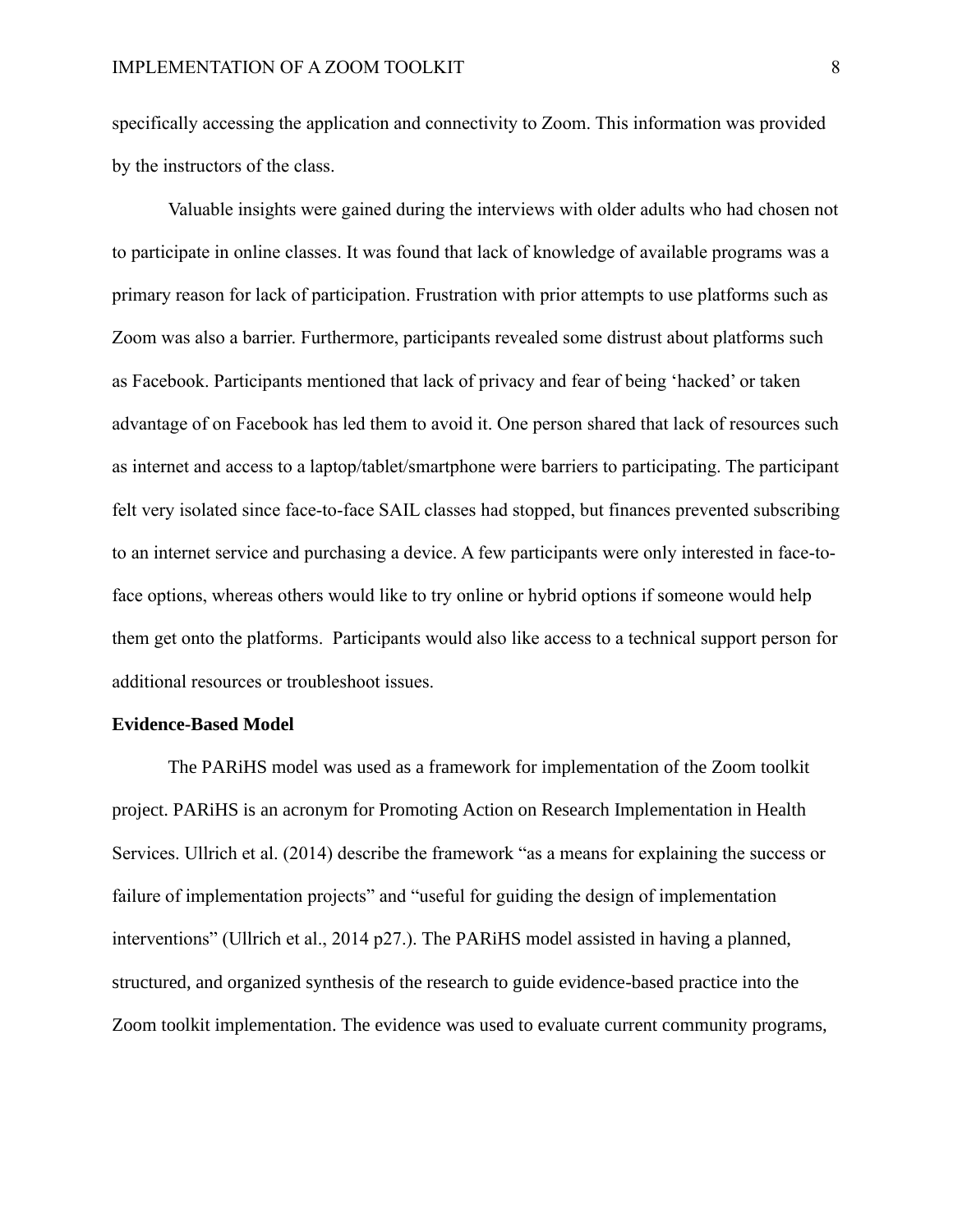cost of platforms, and clients' needs and preferences. When assessing the program's readiness, the authors evaluated program leadership support and culture.

#### **Design of the Toolkit**

Based on the evidence reviewed for this project and the data gathered from stakeholders, the authors created an online Zoom toolkit that evidence-based program leaders and participants can use as a resource to access, utilize and trouble-shoot the Zoom platform. See Appendix A. Design of the toolkit was informed by several resources developed for ease of digital use by older adults. Three web-based resources were reviewed to guide the design of the toolkit. An assisted living facility called Fairing Way, located in Massachusetts created links on their webpage to YouTube videos that seniors could access for tips on downloading and accessing Zoom (Older Adults Guide to Using Zoom, 2020). The American Association of Retired Persons (AARP) partnered with Senior Planet to make a 50-minute video with detailed options for joining and using Zoom in addition to a webpage that offered helpful answers and tips regarding Zoom and frequently asked questions (FAQs) (Baig, 2020). Lastly, a very impactful site found was from Seniors Guide that offered an easy, basic, step-by-step set of instructions for participating on Zoom as well as a printable PDF (A Step-by-Step Guide to a Zoom Meeting, 2020).

The authors took aspects of the designs and incorporated the pieces they felt would be most helpful and not overwhelming. The video from AARP was informative, but it was thought to be too long, and might turn seniors away. The idea of including short videos highlighting key features, like the Fairing Way resource was thought to be particularly helpful. The toolkit design is simple, accessible, and tailored to the needs of the client group. It includes three main components: 1) a written step-by-step guide to help access Zoom and assist class participants in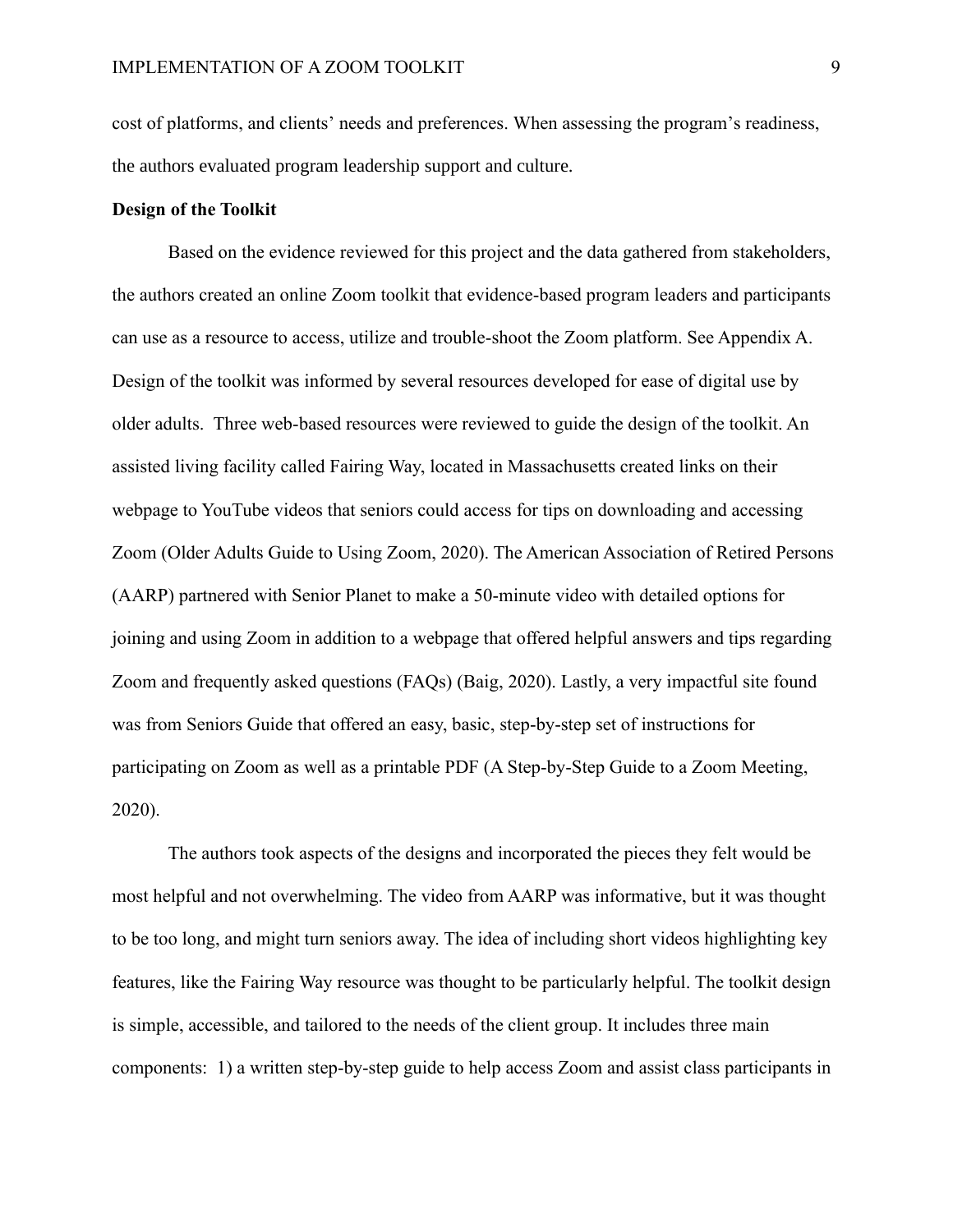using the Zoom platform. 2) short Zoom troubleshooting videos; 3) links to other resources including one-to-one phone or email assistance.

A PDF format was chosen for the written step-by-step guide. It is customizable and can be printed. The Zoom toolkit is colorful and uses screenshots from Zoom with areas of interest highlighted so that it draws the eye of the user. A small group of undergraduate students at Winona State University helped create three videos covering the main issues users find problematic when using Zoom. One video focused on setting up an area in which to access Zoom, with a focus on lighting and noise. Another included a step-by-step demonstration of how to join a Zoom meeting. A third video included tips for troubleshooting audio and camera issues. Links to these videos were included in the pdf document.

The authors worked with Teaching Learning and Technology (TLT) staff at WSU to transform the toolkit into a document that could easily be uploaded and shared with other community organizations. The TLT staff met with the authors on many occasions to help navigate the updates to the toolkit, such as embedding the student videos into the PDF. The TLT staff and the technology team from WellConnect® uploaded the PDF and videos onto the WellConnect® website.

The toolkit was further developed after presenting it to the evidence-based practice committee and board members of WellConnect®. Feedback from the members shaped the toolkit to better serve their older adult populations. Based on member feedback the toolkit was completed and shared with key stakeholders within WellConnect® and organizational partners to share with leaders of EBP classes and participants.

#### **Methods**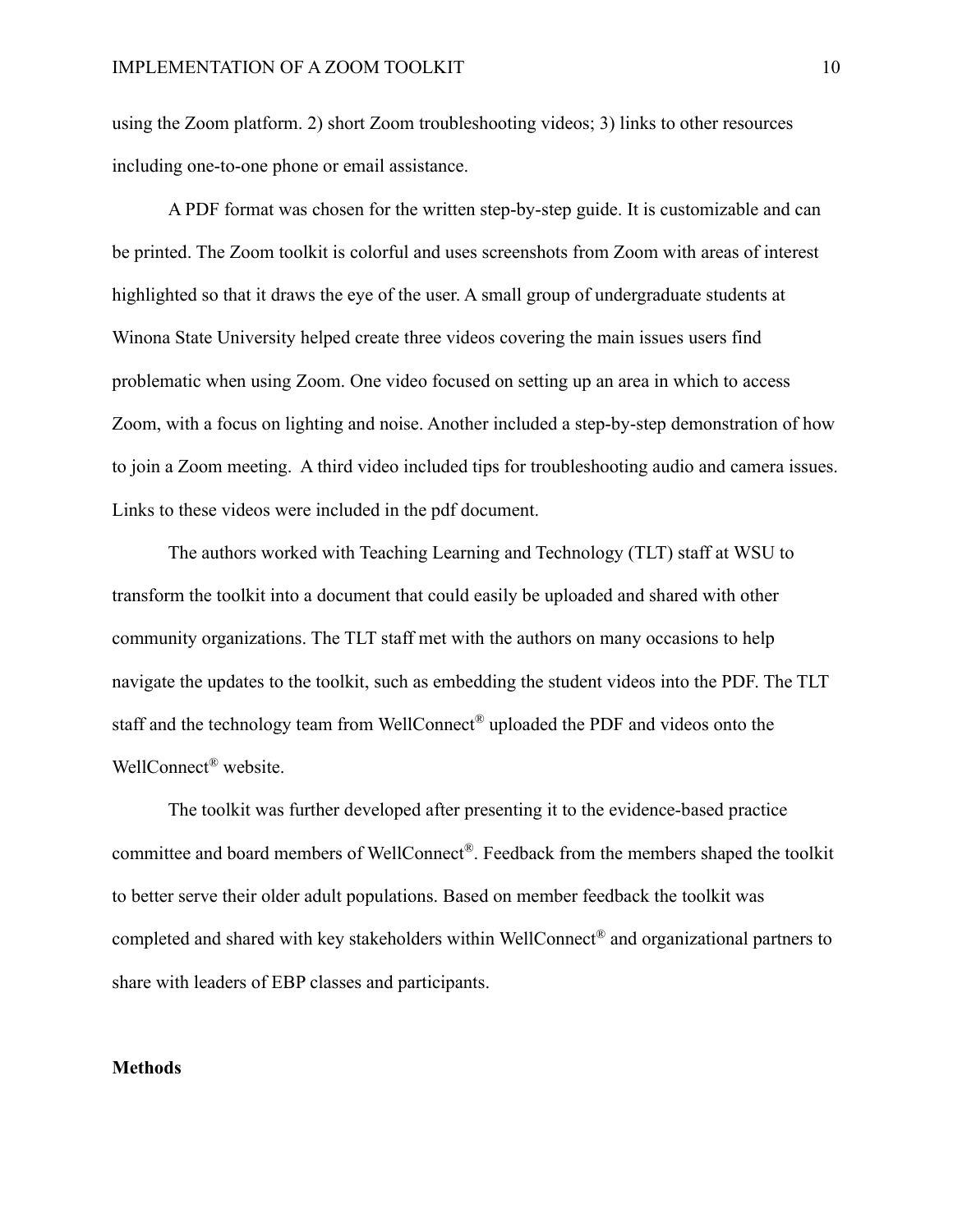The project was approved by the Institutional Review Board (IRB) of the host university prior to the implementation of the Zoom toolkit. Implied consent was obtained by the participants prior to the start of the classes. Ability to withdraw from the class or any component of the evaluation or withdraw from participating in the intervention while continuing in class was possible at any time for all participants and leaders. No incentives were offered to the leaders or participants of the online EBHP classes or surveys.

#### *Participants*

The original intent was to survey only older adults aged 65 and older, but for the purpose of time and need to complete this project, the age criterion was expanded to include adults 18 years or older. The focus was on adults in the United States and most of the respondents invited to complete the survey were in the Midwest.

#### *Data Collection Process*

Participants were asked to complete the pre-survey regarding their experience using Zoom via Qualtrics, a web-based software that allows the user to create surveys and generate reports. About four to six weeks after being introduced to the Zoom toolkit, the participants were asked to complete the post survey, also using Qualtrics. Consultation with a statistician was utilized to ensure appropriate analysis and interpretation of the data collected from the participants. Descriptive quantitative data were collected and analyzed from the survey results by comparing pre- and post-survey results. Post-survey participants were asked to rate the Zoom toolkit on a scale of 1-10, with 1 representing not at all confident, and 10 extremely confident. Matching was completed by using a participant eight-digit identifier based on the participant's birthdate.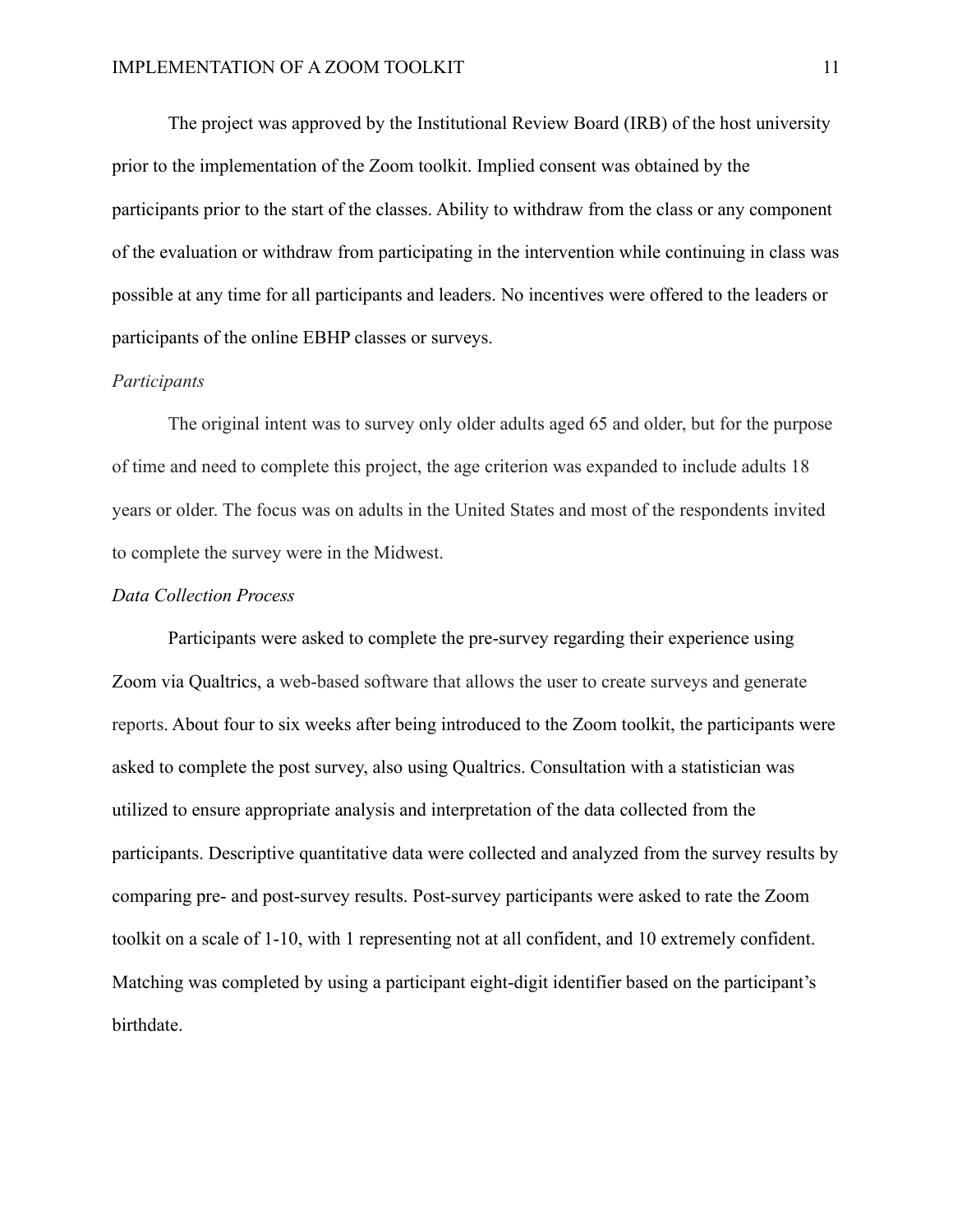The General Self-Efficacy Scale was used to determine participants' self-efficacy prior to and after using the Zoom toolkit. The Self-efficacy Scale includes 10 items. See Appendix B. For each of the items there is a four-choice response from "Not at all true' which scores 1 to 'Exactly true' which scores 4. The scores for each of the ten items are summed to give a total score. The total score ranges between 10 and 40, with a higher score indicating greater self-efficacy. Finally, both surveys included space for additional comments.

Data were then provided to the WSU statistician for analysis. Due to the small number of matched surveys, the analysis was completed using paired sample t-test rather than testing for differences using two-sample t-tests.

## **Results**

At the time of data collection 18 participants completed the pre-survey, seven participants completed the post-survey, and there were four matched pairs.

#### *Pre-survey*



**Question 2**: What device are you primarily using to access Zoom?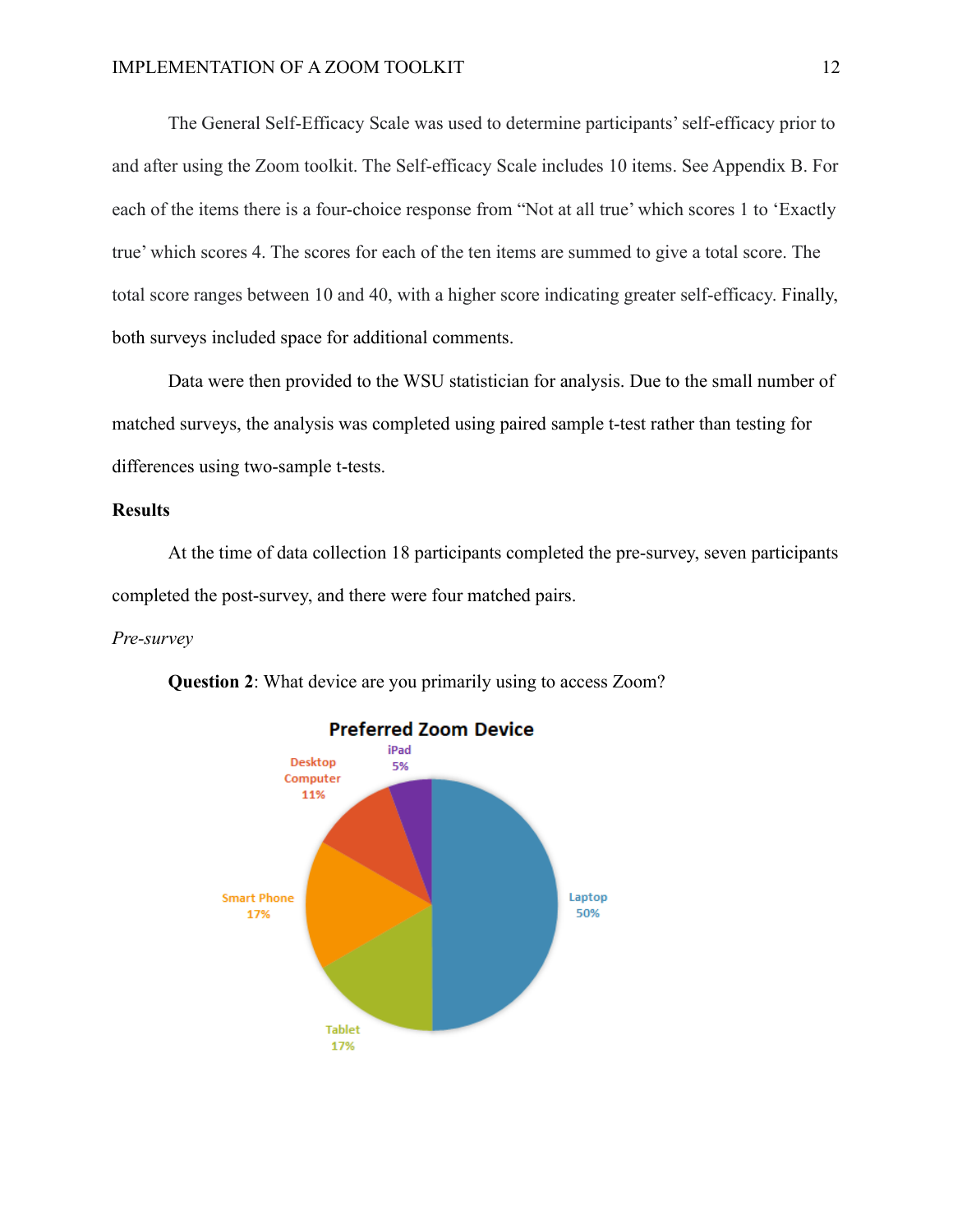|                         | Count | % of Total |
|-------------------------|-------|------------|
| Laptop                  |       | 50%        |
| <b>Tablet</b>           |       | 17%        |
| <b>Smart Phone</b>      |       | 17%        |
| <b>Desktop Computer</b> |       | 11%        |
| iPad                    |       | 5%         |

*Table 1 Pre-survey Question 2*

*Question 3*: Have you been provided with a device or are you using your own?



# Question #3: Device Attainment

|               | % of Total<br>Count |     |
|---------------|---------------------|-----|
| Laptop        |                     | 28% |
| <b>Tablet</b> | 13                  | 72% |

*Total Responses: 18*

*Table 2 Pre-survey Question 3*

**Question 5**: Do you have any prior experience with Zoom?

| ount | % of Total<br>utal |
|------|--------------------|
|      |                    |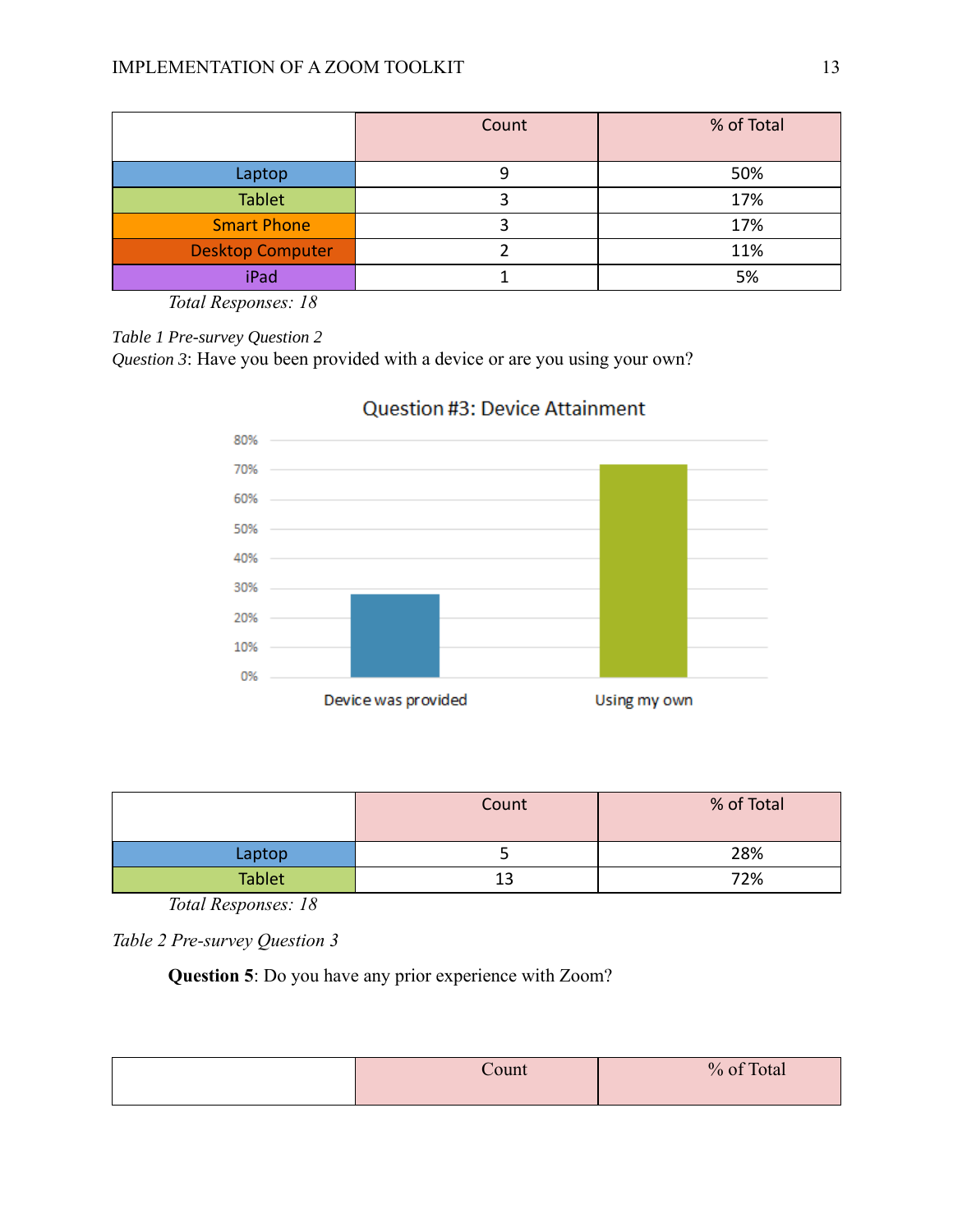| ັບ |  |  |
|----|--|--|
|    |  |  |

## *Table 3 Pre-survey Question 5*

**Question 6**: If [you have prior experience], what activities have you used Zoom for?



# **Zoom Activities**

|                         | Count | % of Total |  |  |
|-------------------------|-------|------------|--|--|
|                         |       |            |  |  |
| <b>Attend a Meeting</b> | 8     | 53%        |  |  |
| <b>Attend a Class</b>   | 7     | 47%        |  |  |
| Telemedicine/           |       | 47%        |  |  |
| Telehealth visits       |       |            |  |  |
| Family/Friend           | 5     | 33%        |  |  |
| Interaction             |       |            |  |  |
| <b>None</b>             | 2     | 13%        |  |  |
| Other                   |       | 7%         |  |  |

### *Table 4 Pre-survey Question 6*

**Question 8**: Do you need any technology preparation or instruction before using Zoom?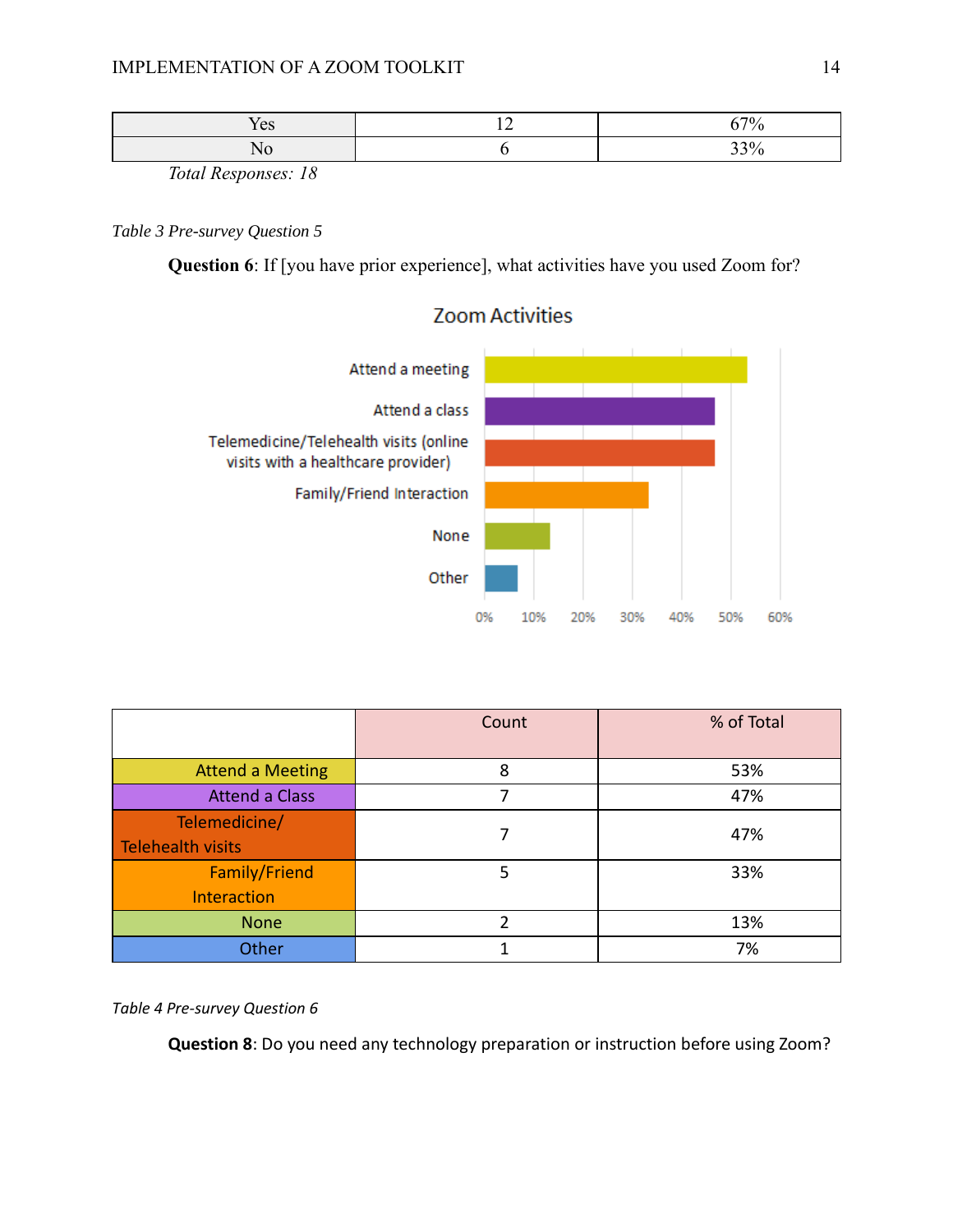|     | Count | % of Total |
|-----|-------|------------|
| Yes |       | 28%        |
| No  | 13    | 72%        |

### *Table 5 Pre-survey Question 8*

Responses included, "General overview of technology being used.", "Has used Zoom before, needs a solid introduction into the technology being used.", "After being given instruction, able to operate most technology.", "I printed out the instructions. I should be good!" and "I know so little - I don't know what I need".

### *Post-survey Results*

**Question 1**: How would you rate the Zoom toolkit provided to you at the beginning of the course? (Scale of 1-10, 1 means not at all confident, and 10 means extremely confident).

|         | Average | Standard  | Lower                            | Upper    |
|---------|---------|-----------|----------------------------------|----------|
|         |         | Deviation | 95% Confidence<br>95% Confidence |          |
|         |         |           | Interval                         | Interval |
| Respons |         | 3.11      | 3.12                             | 8.88     |
| e       |         |           |                                  |          |

*Total Responses: 7*

*Table 6 Post-survey Question 1*

The average response was a six which equates to a response of "somewhat confident.

**Question 4**: Did you need to access the student technical support listed on the resource

page of the Zoom toolkit during this class?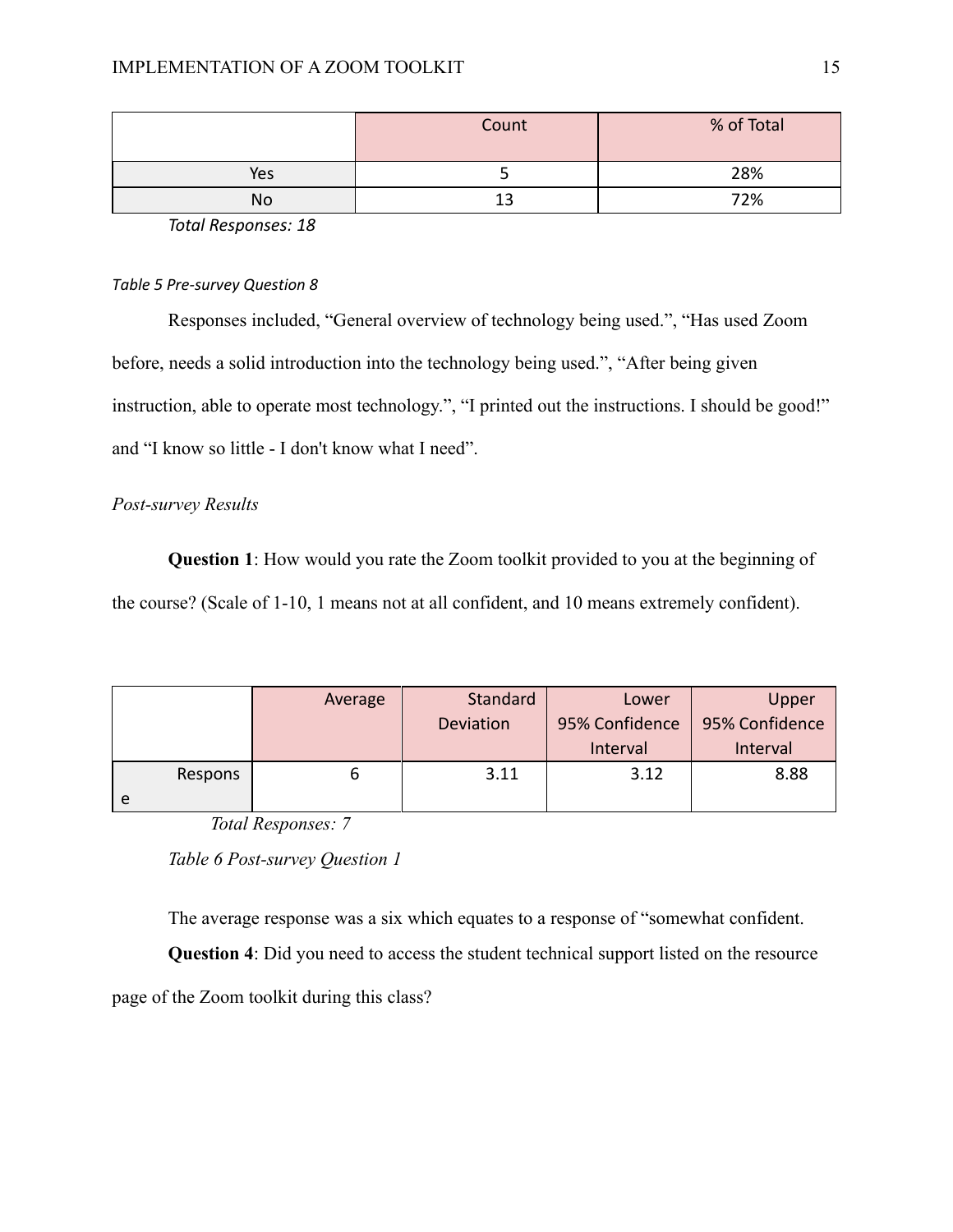|     | % of Total<br>Count |      |
|-----|---------------------|------|
| Yes |                     | 0%   |
| No  |                     | 100% |

*Table 7 Post-survey Question 4*

Participants were asked if they used the student technology support listed in the resource

page of the Zoom toolkit. Six (100%) answered "No". There was one participant who chose not

to answer the question.

**Question 5**: Would you recommend the Zoom toolkit to friends or family who are interested in learning about Zoom?

|     | Count | % of Total |
|-----|-------|------------|
| Yes |       | 80%        |
| No  |       | 20%        |

*Total Responses: 5*

*Table 7 Post-survey Question 5*

Two participants did not answer this question. One participant who chose not to answer was the same one who wrote "I was not even able to locate the toolkit" in the post-survey. The participant who answered with "No" also wrote "It seems to work similar to Google Meet."

### *Pre- and Post-survey Matched Pairs*

Question one examined confidence in use of Zoom. A response of 1 indicated not at all confident whereas 10 means extremely confident. Eighteen participants answered the pre-survey with a mean of 6.83, and seven participants answered the post-survey with a mean of 6.86. There was a negligible increase in the mean response, about 0.03 from pre to post survey and an increase in standard deviation as well. This led to a broader confidence interval. There is less than half the number of respondents in the post-survey than the pre-survey which is a factor in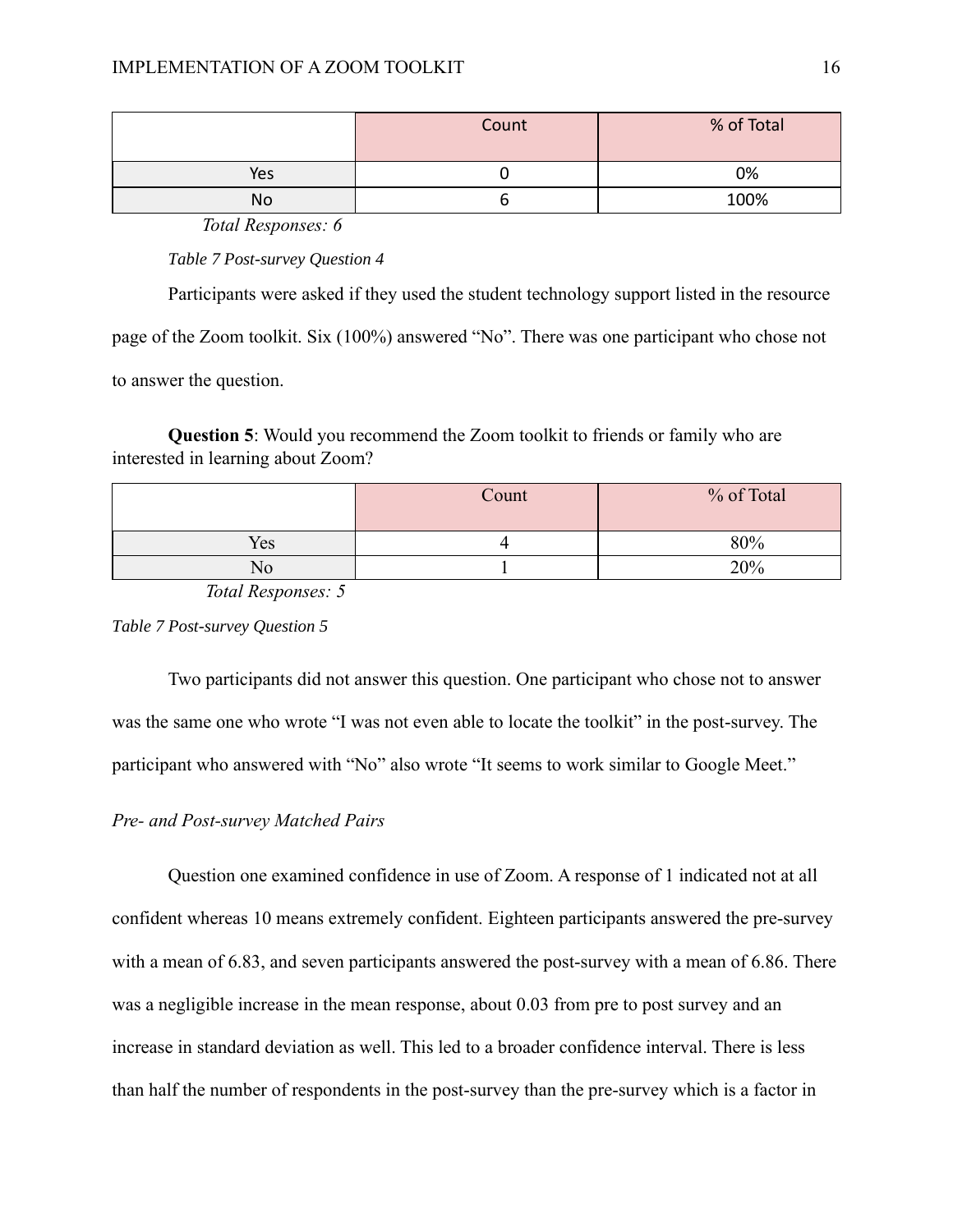the increased standard deviation. statistical analysis of the differences between participants that responded in both surveys was not completed because of the small sample size, which would lead to unreliable results.

|              | <b>Question 9: Pre-Survey</b> |               | <b>Question 3: Post-Survey</b> |               |  |
|--------------|-------------------------------|---------------|--------------------------------|---------------|--|
|              | Count                         | % of<br>Total | Count                          | % of<br>Total |  |
|              | 14                            | 77.8%         |                                | 28.6%         |  |
|              | 3                             | 16.7%         | า                              | 28.6%         |  |
|              |                               | 0%            |                                | 28.6%         |  |
| 3            |                               | 0%            |                                | 0%            |  |
| 4            |                               | 0%            |                                | 0%            |  |
| 5 or<br>more |                               | 5.6%          |                                | 14.3%         |  |

**Matching Question 2:** How many times have you accessed the Zoom toolkit?

*Total Matched Responses: 4*



### **Toolkit Access**

## *Table 8 Pre- and Post-survey Matched Pairs Question 2*

Analysis of responses to the self-efficacy scale in the pre- and post-surveys found that 14 participants completed the scale pre-survey and averaged 3.13 across all items, and two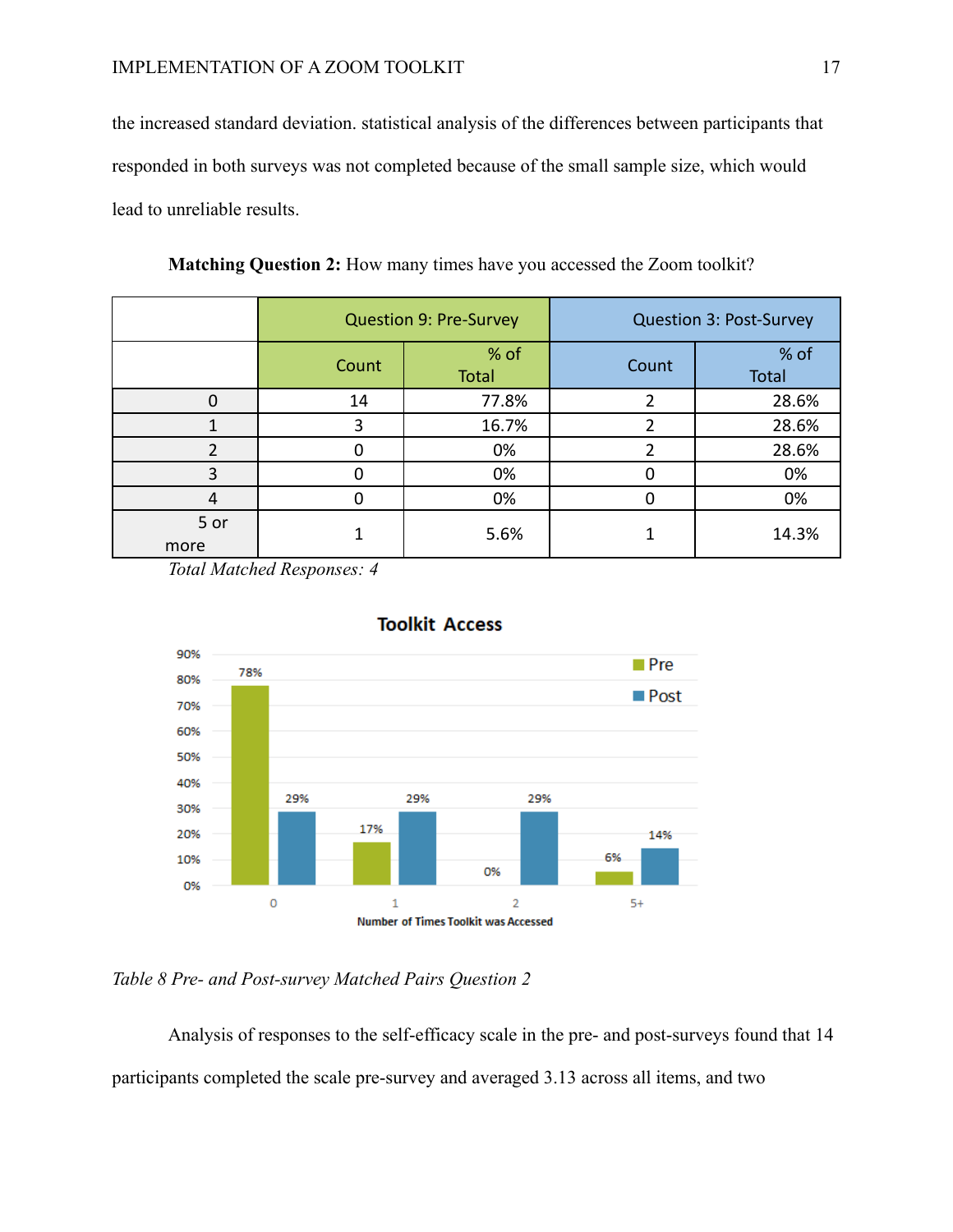participants completed it post-survey with a mean of 2.65. Both pre- and post-surveys showed a response of 3 on average which translates to "moderately true" on the scale.

Participants were invited in both the pre- and post-surveys to write any additional comments regarding the use of Zoom that might be of interest. Comments included "I don't like how I look on ZOOM (double chin, no makeup)," "I only know to sign on with the message sent me. I can't open zoom without the message or number.," "How to use breakout rooms and green screens," "It seems to work similar to Google Meet," and "I was not even able to locate the toolkit.".

#### **Discussion**

The use of online EBHP programs was well supported in literature and the results of this project were consistent with earlier research. Most of the use of Zoom for those who responded to the survey, was for business or to attend a class. The proportion of Zoom usage for interaction with family and friends at around 33%, may have increased due to the COVID-19 pandemic and the need for social distancing. Low class registration rates and low survey responses were a barrier in the data collection phase of the project. Expanding partnerships within the community earlier in the project could have helped recruit more survey participants at this stage. These relationships would have assisted in distributing the Zoom toolkit more widely and allowed for more accurate assessment of its effectiveness.

All participants responded "No" to needing help to access the technical support that was offered by the authors. This indicated that the Zoom toolkit was simple enough to navigate with no additional help. The Zoom toolkit is versatile and can be adapted to fit the needs of WellConnect<sup>®</sup> partner organizations. The Zoom toolkit was shared with many stakeholders in Southeast MN and verbal and written feedback from these stakeholders has been positive. The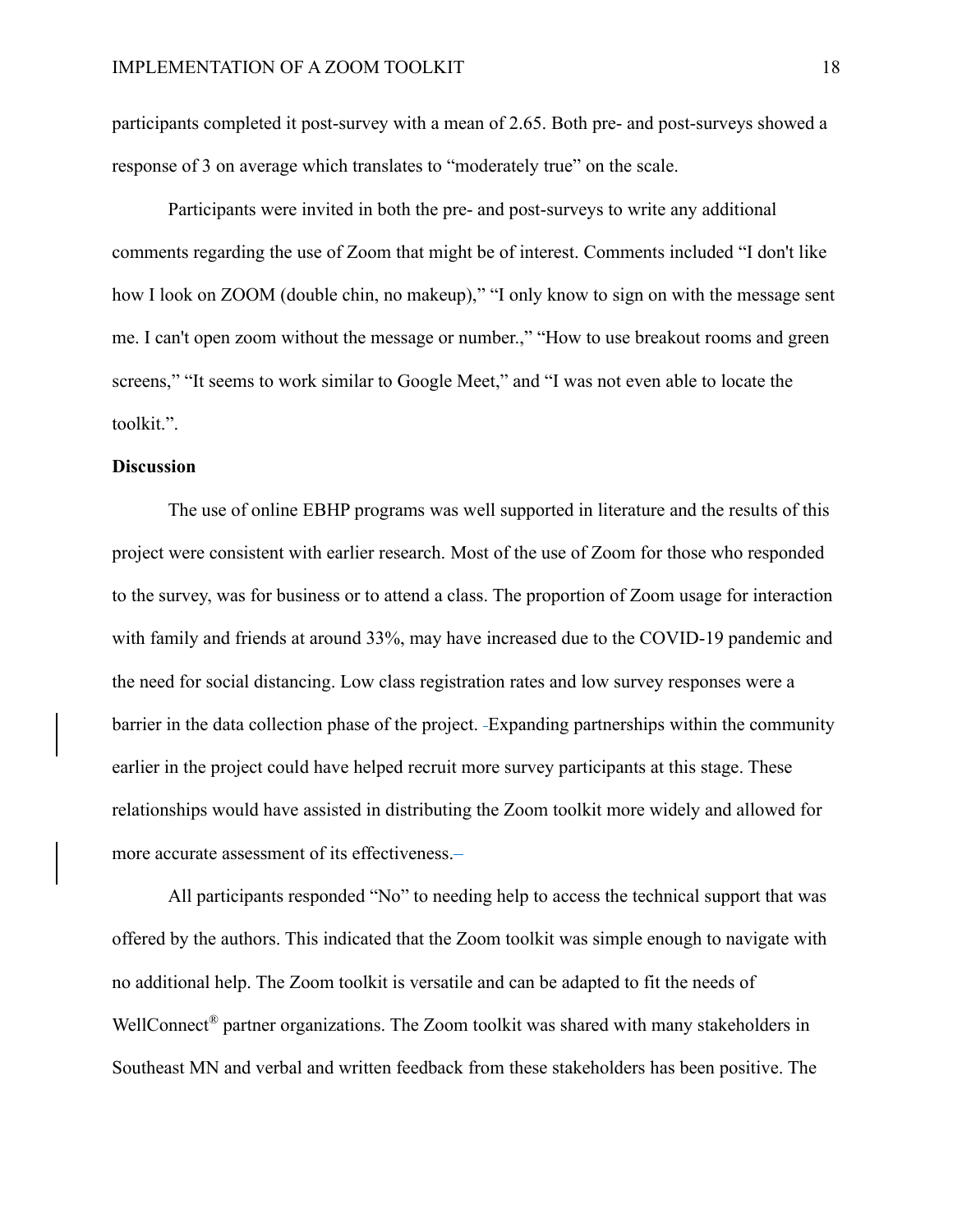toolkit is available in Portable Document Format (PDF) format and can be printed or accessed and shared online.

Another barrier resulted from working with the Teaching and Learning Technology (TLT) Center at Winona State University. Due to high demands on their time during a pivot to online learning with the COVID-19 pandemic, the Zoom videos and toolkit were not uploaded to the WellConnect<sup>®</sup> site within the original timeline. Employing IT personnel to assist with issues that arose might have accelerated the toolkit being accessed and utilized by more individuals.

### **Conclusion**

In conclusion, the Zoom toolkit was found to be beneficial in assisting older adults to utilize Zoom to participate in EBHP programs. The COVID-19 pandemic delayed the project timeline, but also encouraged participants to use applications such as Zoom for communication, and so created advantages and disadvantages for the project. The COVID-19 pandemic also served as a barrier to class participation rates, as well as making it difficult to meet directly at teaching sites and work with stakeholders. There were technical issues with uploading the Zoom videos created by the undergraduate students into the toolkit and the WellConnect® website, and these delays extended the timeline. Continued work with stakeholders to distribute the survey to more course participants will provide a more accurate picture of the effectiveness of the Zoom toolkit.

This project has provided valuable insight into the use of a Zoom toolkit for leaders and participants to provide and access evidence-based learning on an online platform. Through the literature reviewed it is apparent that older adults can benefit from a toolkit such as this to help educate and guide them to be able to access classes online. Recent changes caused by the Covid-19 pandemic have accelerated the need for this intervention as face-to-face classes are not always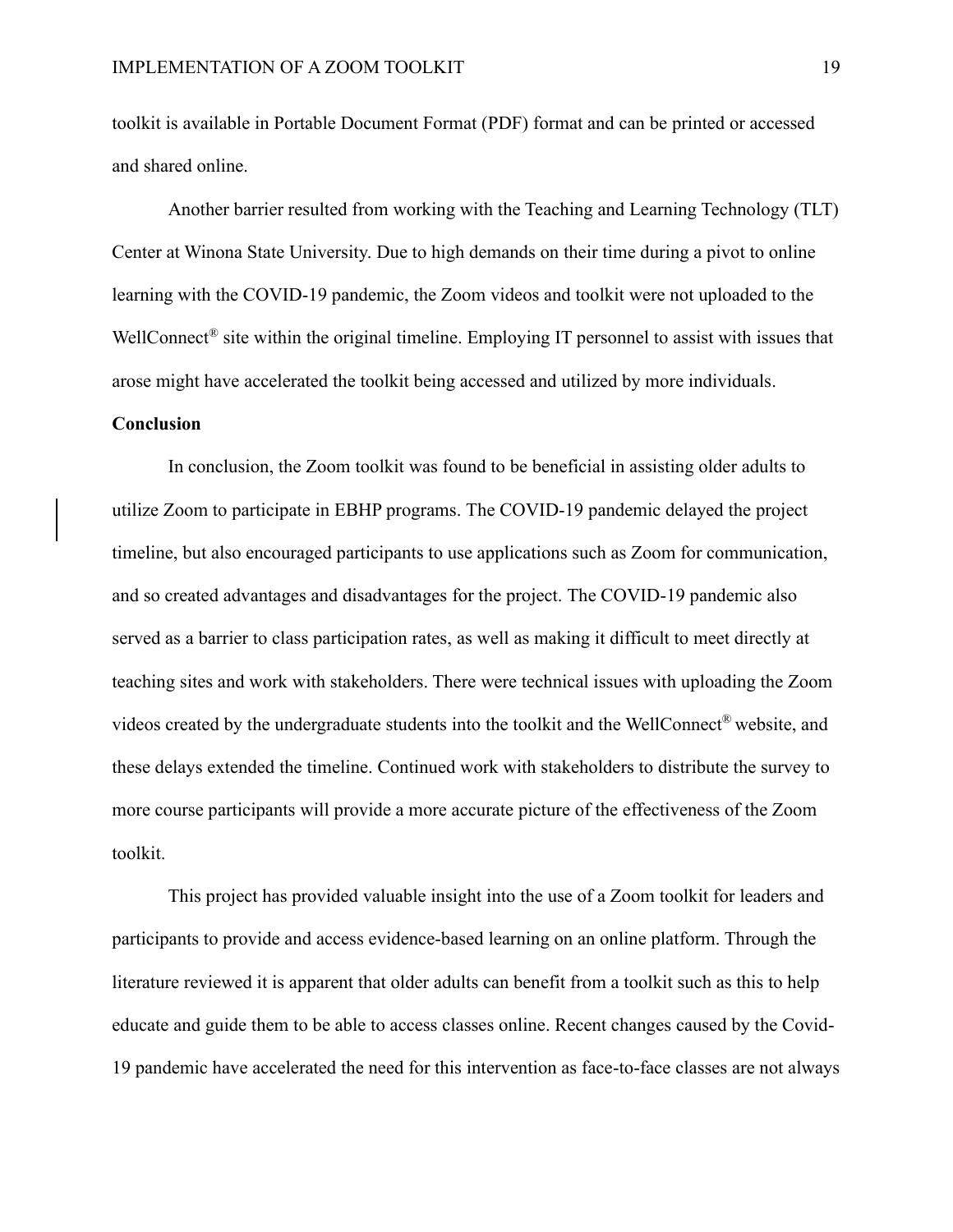preferred, nor feasible due to distance and inability to travel. The availability of a targeted toolkit, such as the one described in this paper, has the potential to increase access to evidencebased programs for health promotion, and ultimately, improve health outcomes. With the continuation of the Covid-19 pandemic, there is hope that more research, including that from this paper, will further inform and improve access to evidence-based health promotion programs.

#### **Declarations**

**Funding** (information that explains whether and by whom the research was supported)

Resources of \$9,000 have been secured through grants to assist with expenses toward developing the toolkit and to continue to support the WellConnect<sup>®</sup> program coordinator.

The monies used to procure these items was obtained by a separate grant that WellConnect® obtained in partnership with Catholic Charities of Southern Minnesota.

**Conflicts of interest/Competing interests** (include appropriate disclosures) Not applicable **Ethics approval** This study has been approved by Winona State University IRB # 1673749-2 **Consent to participate** Implied verbal consent for the pre- and post-survey data collection. **Consent for publication** Not applicable

**Code availability** (software application or custom code) Not Applicable

**Authors' contributions** Samantha Brown and Julie Shelton contributed to the study conception and design. Material preparation, data collection, and analysis were performed by Samantha Brown and Julie Shelton. The first draft of the manuscript was written by Samantha Brown and Julie Shelton.

**Acknowledgement** In addition to the authors listed on the manuscript, the following Winona State University faculty served as committee members for the author's DNP program oral defense. They also played an integral role in helping develop this project and manuscript. They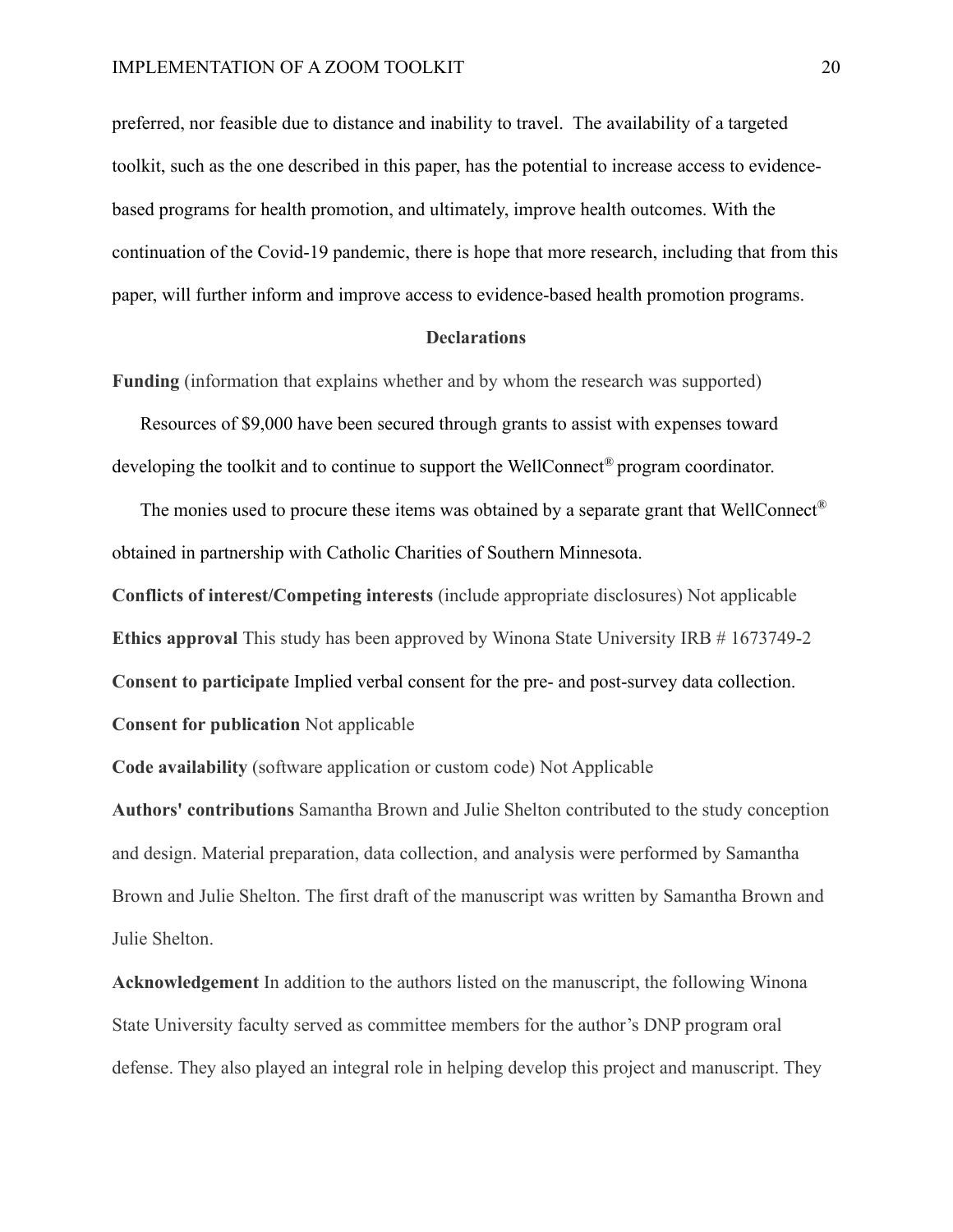are: Dr. Sue Davies PhD RN, Dr. Julie Ponto PhD, APRN, CNS, AGCNS-BC, AOCNS, Sue Degallier, Active Aging Program Administrator for Catholic Charities of Southern MN, the WellConnect® Coordinator Ginny PhD RN, and WellConnect® board members for participating in stakeholder interviews.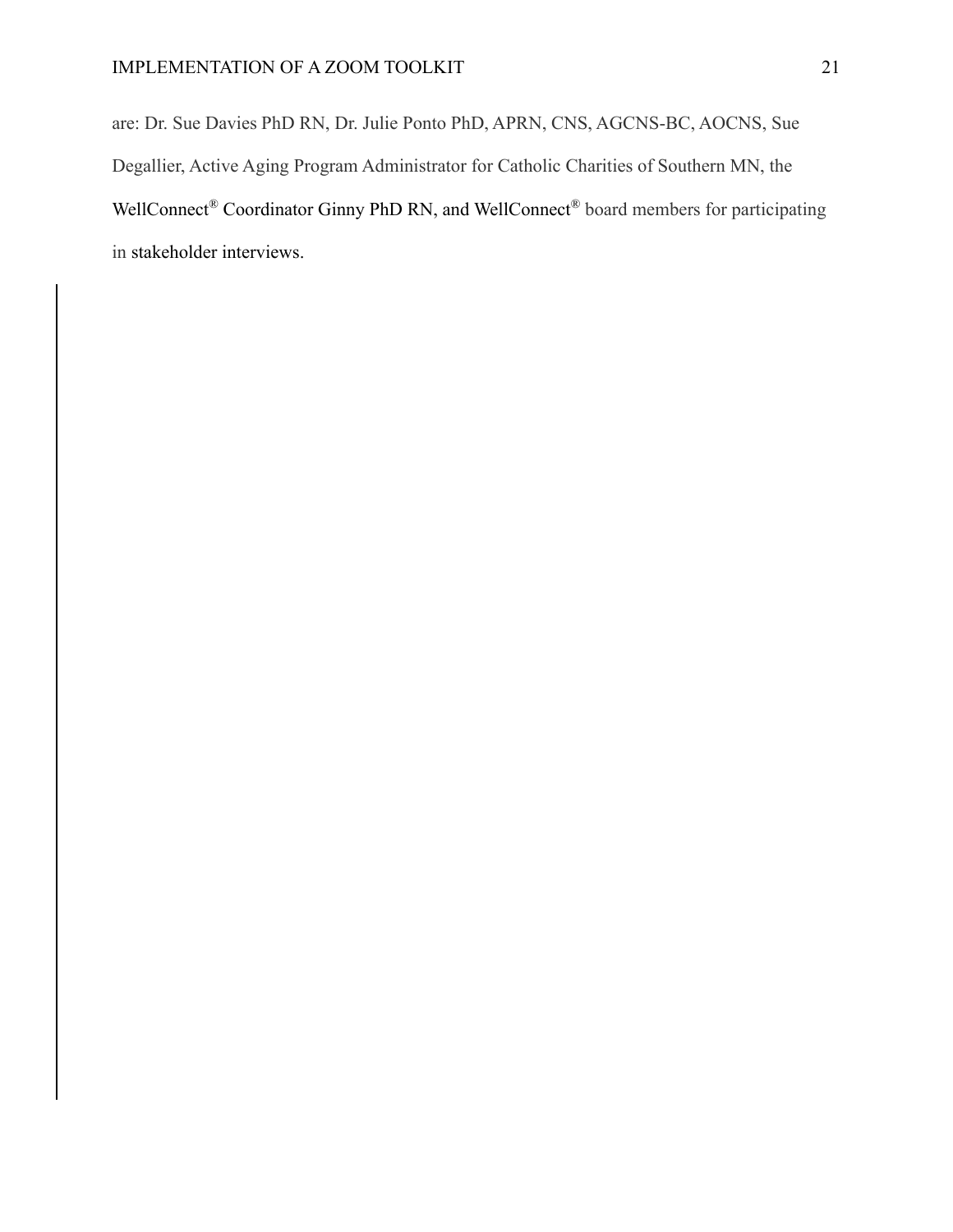#### References

A Step-by-Step Guide to a Zoom Meeting. (2020). Retrieved November 2020 from http://seniorsguide.com/technology/a-step-by-step-guide-to-a-zoom-meeting/

About WellConnect<sup>®</sup>. (2020). Retrieved on January  $16<sup>th</sup>$ , 2021 from:

<http://www.wellconnectsemn.org/>

Arem, H. & Irwin, M. (2011). A review of web-based weight loss interventions in adults. *Obesity Management*, *12*(5), e236-e242. DOI.org/10.1111/j.1467- 789X.2010.00787

- Baig, E. (2020). How to use Zoom to stay connected during the Coronavirus. Retrieved on November 2020 from: http://www.aarp.org/home-family/personal-technology/info-2020/how-to-use-zoom.html
- Centers for Disease Control (2020). *Chronic illness in America.* Retrieved from: https://www.cdc.gov/chronicdisease/tools/infographics.htm

Choi, N., An, S., & Garcia, A. (2014). A feasibility study of low-

income homebound older adults' participation in an online chronic disease selfmanagement program. *Home Health Care Services Quarterly, 33*(2), 106-120. DOI:10.1080/01621424.2014.908797

- Gordon, N., and Hornbrook, M. (2018). Older adults' readiness to engage with eHealth patient education and self-care resources: A cross-sectional survey. *BMC Health Services Research, 18*(1), 1-13. DOI: [10.1186/s12913-018-2986-0](https://doi.org/10.1186/s12913-018-2986-0)
- Improving Health and Quality of Life: Juniper's Evidence-Based Programs. *Juniper,* (2020). Retrieved from<https://yourjuniper.org/Programs>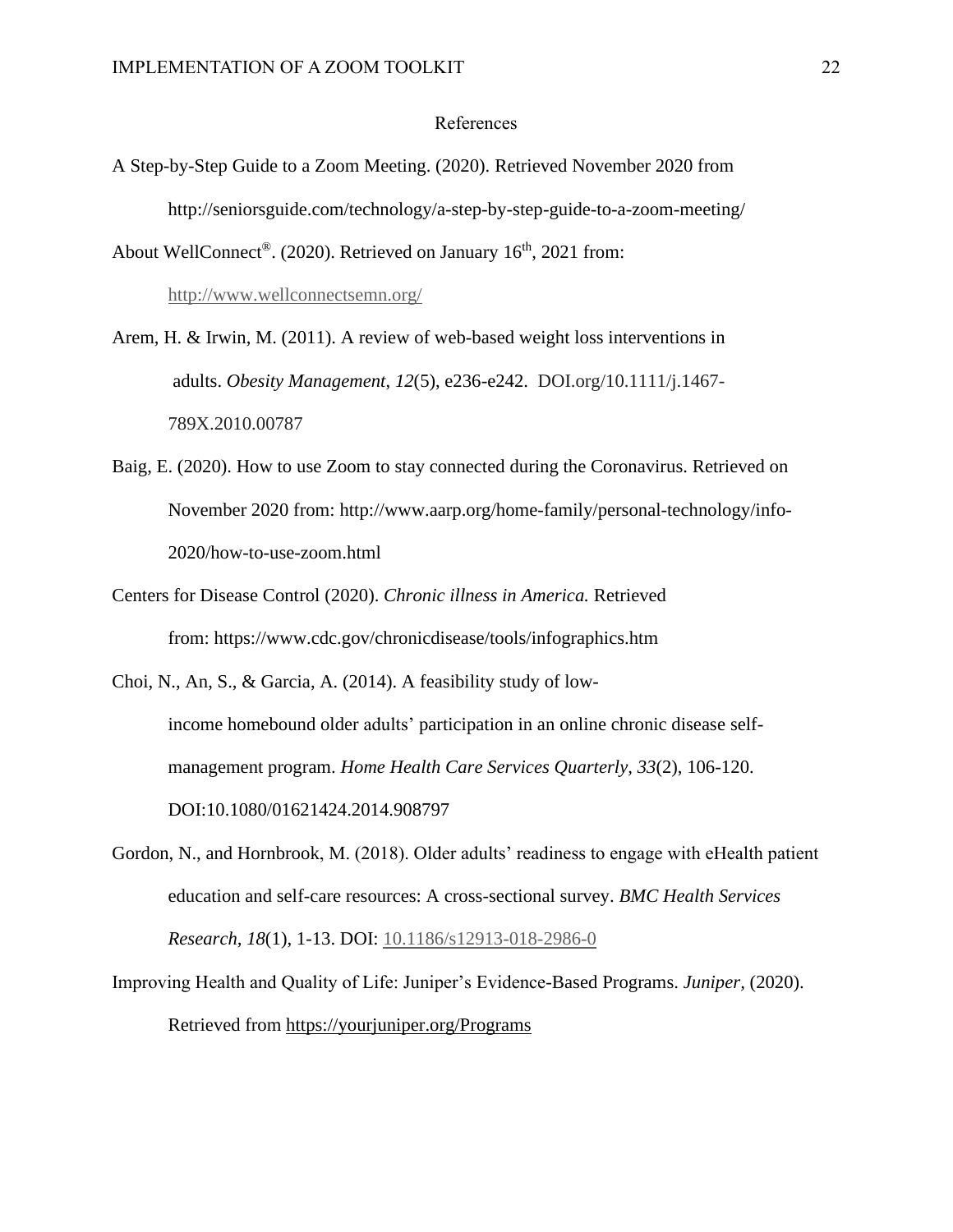- Lorig, K. R., Ritter, P. L., Laurent, D. D. & Plant, K. (2006). Internet-based chronic disease selfmanagement: A randomized controlled trial. *Medical Care*, *44*(11), 964-971. DOI:10.1097/01.mlr.0000233678.80203.c1
- Mak, W. Chan, A. Cheung, E., Lin, C. & Ngai, K. (2015). Enhancing webbased mindfulness training for mental health promotion with the health action process approach: Randomized controlled trial. *Journal of Medical Internet Research, 17*(1)*.* DOI: 10.2196/jmir.3746
- Nahm, E. S., Zhu, S., Bellantoni, M., Keldsen, L., Charters, K., Russomanno, V., Rietschel, M., Son, H. J., & Smith, L. (2020). Patient portal use among older adults: What is really happening nationwide? *Journal of Applied Gerontology, 39*(4),442-450.
- Older Adults Guide to Using Zoom. (2020). Retrieved on November 2020 from http://fairingway.org/usingzoom/

Pfaeffli Dale L, Whittaker R, Jiang Y, Stewart R, Rolleston A, Maddison R. (2015). Text message and internet support for coronary heart disease selfmanagement: Results from the Text4Heart randomized controlled trial. *Journal of Medical Internet Research, 17*(10), e237.  doi: 10.2196/jmir.4944.

- Prodromou, M., Themistocleous, S., Theodoridou, K., Bokolas, V., Sitareniou, D., and Lavranos, G. (2019). Needs assessment regarding ICT for elderly people and their carers: The PROADAS study. *Hellenic Journal of Nursing, 58*(2), 163-171.
- Public Health and Chronic Disease Cost Savings and Return on Investment. *American Public Health Association*, 2020. Retrieved from:

[https://www.apha.org/~/media/files/pdf/factsheets/chronicdiseasefact\\_final.ashx](https://www.apha.org/~/media/files/pdf/factsheets/chronicdiseasefact_final.ashx)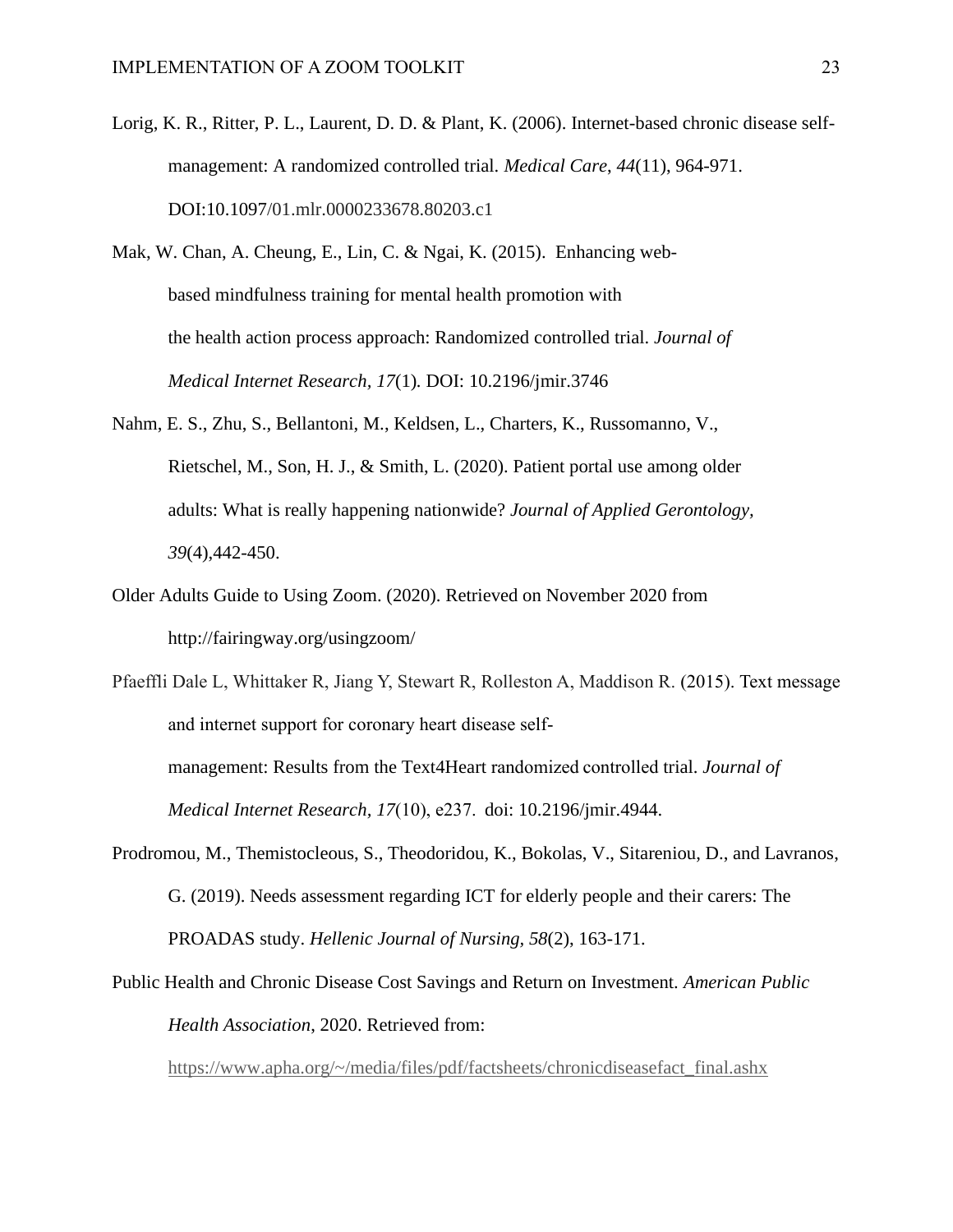Rod, K. (2016). Finding ways to lift barriers to care for chronic pain patients: Outcomes of using internet-based self-management activities to reduce pain and improve quality of life. *Pain Research and Management,* (2016), 1-

8, <http://dx.doi.org/10.1155/2016/8714785>

Self-Management Resource Center. 2020. Retrieved from:

[https://www.selfmanagementresource.com/programs/small-group/chronic-disease-self](https://www.selfmanagementresource.com/programs/small-group/chronic-disease-self-management/)[management/](https://www.selfmanagementresource.com/programs/small-group/chronic-disease-self-management/)

Stinson, J. N., Lalloo, C., Harris, L., Isaac, L., Campbell, F., Brown, S., Ruskin, D., Gordon, A., Galonski, M., Pink, L. R., Buckley, N., Henry, J. L., White, M., & Karim, A. (2014). iCanCope with Pain™: User-centred design of a web- and mobile-based self-management program for youth with chronic pain based on identified health care needs. *Pain Research and Management*, *19*(5), 257–265. <https://doi.org/10.1155/2014/935278>

- Schwarzer, R., & Jerusalem, M. (1995). Generalized Self-Efficacy scale. In J. Weinman, S. Wright, & M. Johnston, Measures in health psychology: A user's portfolio. Causal and control beliefs (pp. 35- 37). Windsor, England: NFER-NELSON.
- The National Alliance on Mental Illness. 2020. Retrieved from: [https://www.nami.org/Your-](https://www.nami.org/Your-Journey/Individuals-with-Mental-Illness)[Journey/Individuals-with-Mental-Illness](https://www.nami.org/Your-Journey/Individuals-with-Mental-Illness)

Ullrich, P., Sahay, A., Stetler, C. (2014). Use of implementation theory: a focus on

Timmerman, J., Dekker-van Weering, M., Stuiver, M., Groen, W., Wonter, M. (2016). Ambulant monitoring and web-accessible home-based exercise program during outpatient followup for resected lung cancer survivors: Actual use and feasibility in clinical practice. *CrossMark,11*(6). DOI: 10.1007/s11764-017-0611-6.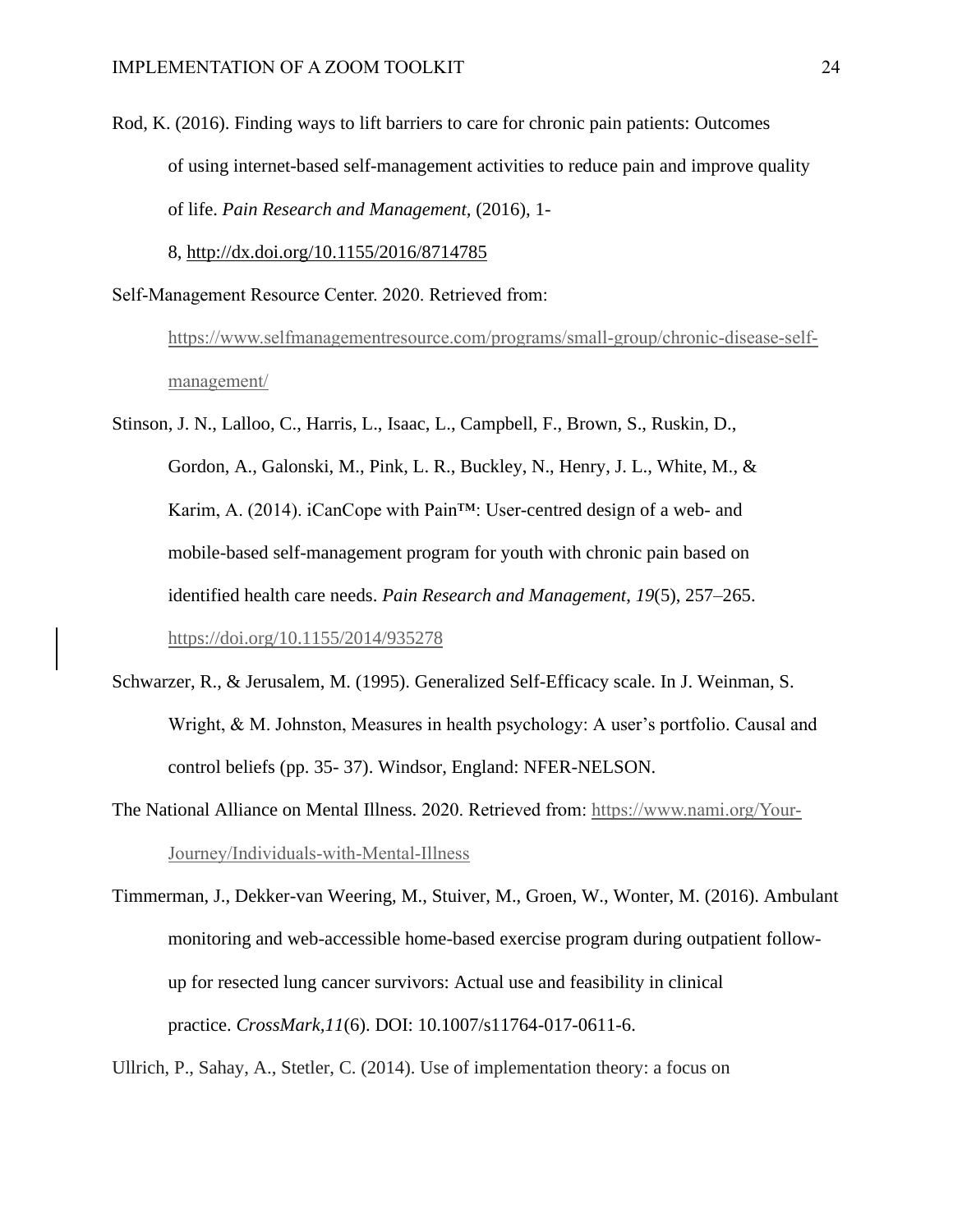PARIHS. *Worldviews Evidence Based Nursing*, *11*(1):26-34.

doi:10.1111/wvn.12016

Whitehead, L. & Seaton, P. (2016). The effectiveness of self-management mobile phone and tablet apps in long-term condition management: A systematic review. *Journal of Medical Internet Research, 18*(5), e97.<https://doi.org/10.2196/jmir.4883>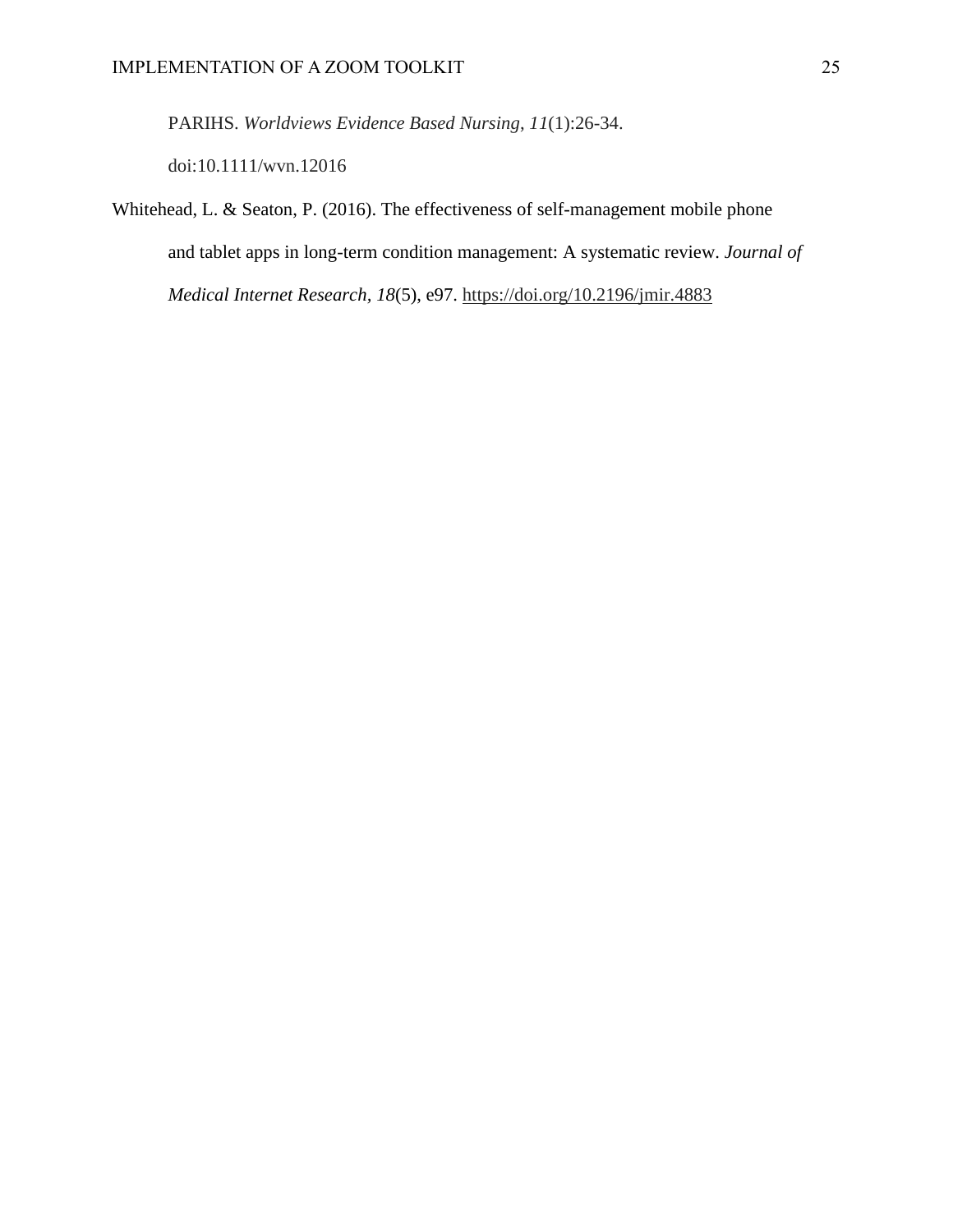## Appendix A

Zoom Toolkit

# **WellConnect: How to Video Chat with** Zoom

Zoom is a popular video chat application that has been used for a variety of purposes including business meetings, school classes, family visits and even medical appointments. Zoom works with most operating systems. You can use Zoom in your internet browser or you can download it directly to your phone, laptop or tablet. You DO NOT need a Zoom account to join a call or a meeting.



# Well<sup>2</sup>Gnnect

2 ) To join the meeting you were invited to, enter your Personal Link Name or Meeting ID. Meeting IDs are numerical. You most likely received an email with the link for the Zoom call. You can click on the link in your email or enter it into the meeting field. Click Join when ready.



3 You don't need to download or run the Zoom application to join a meeting, just click join from your browser in the bottom, right of your screen.

Launching...

Please click Open zoomus if you see the system dialog.

nothing prompts from browser, click here to bunch the meeting, or download & run Zoom.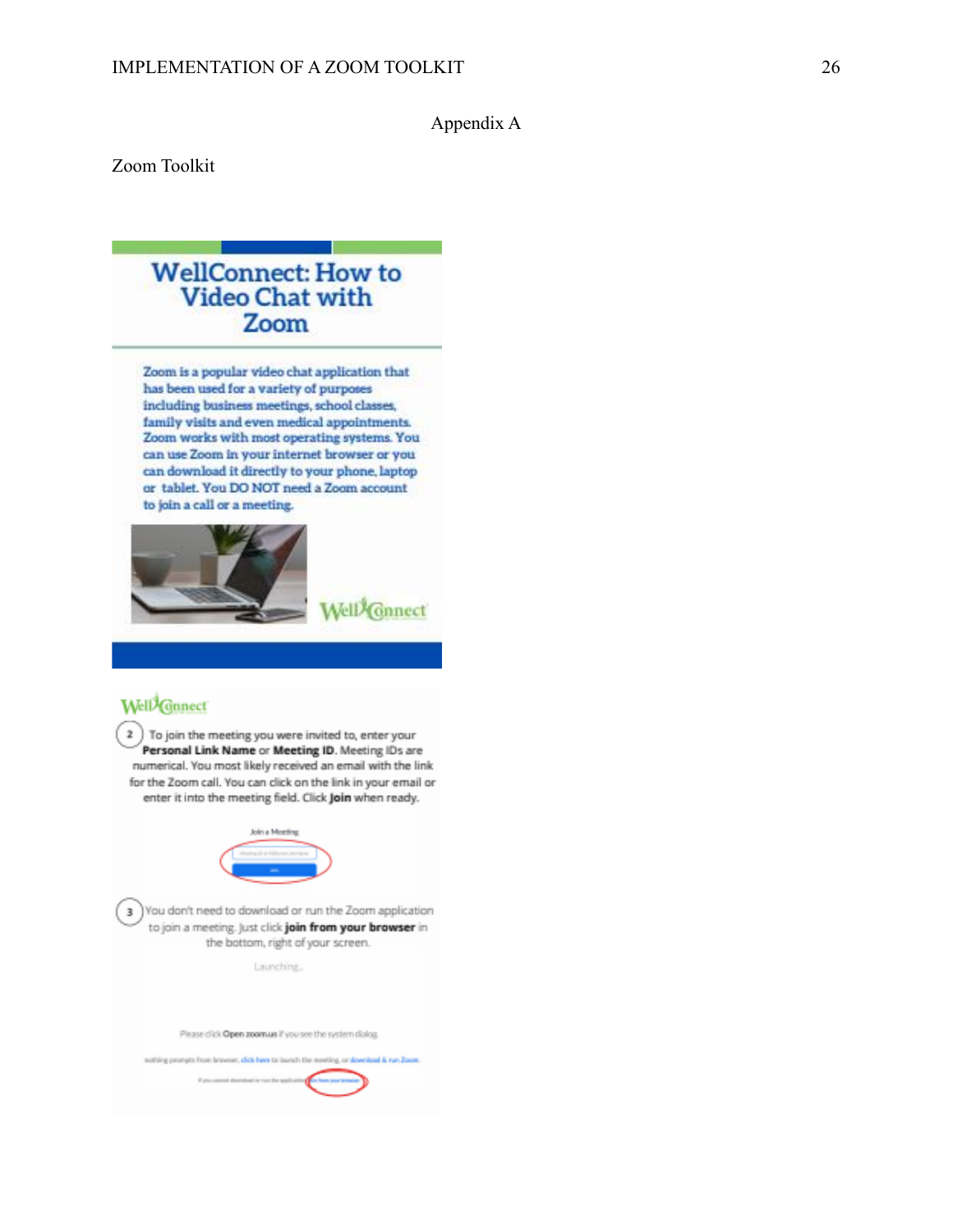

# **Explore Meeting Controls**



# Well<sup>i</sup>Gnnect

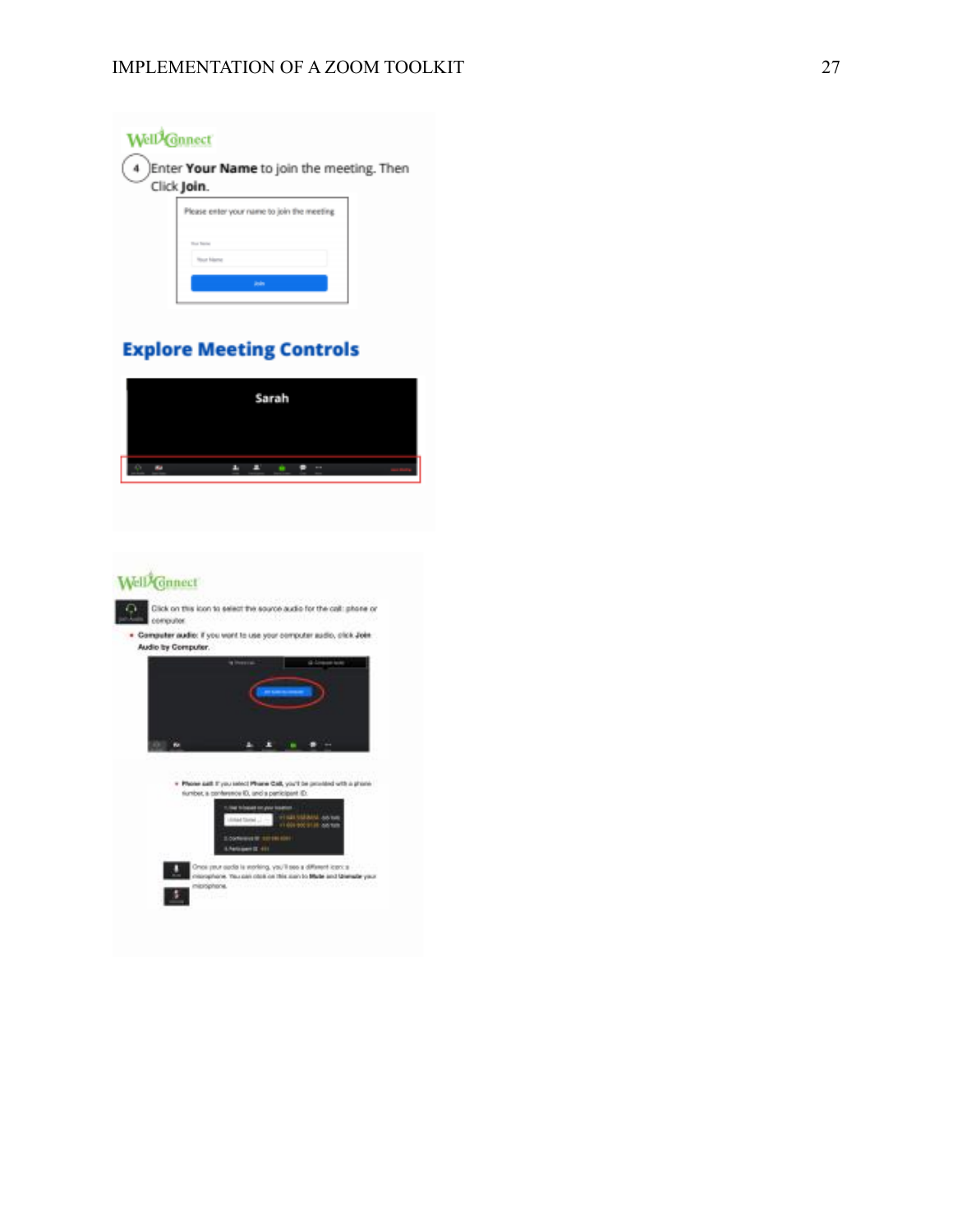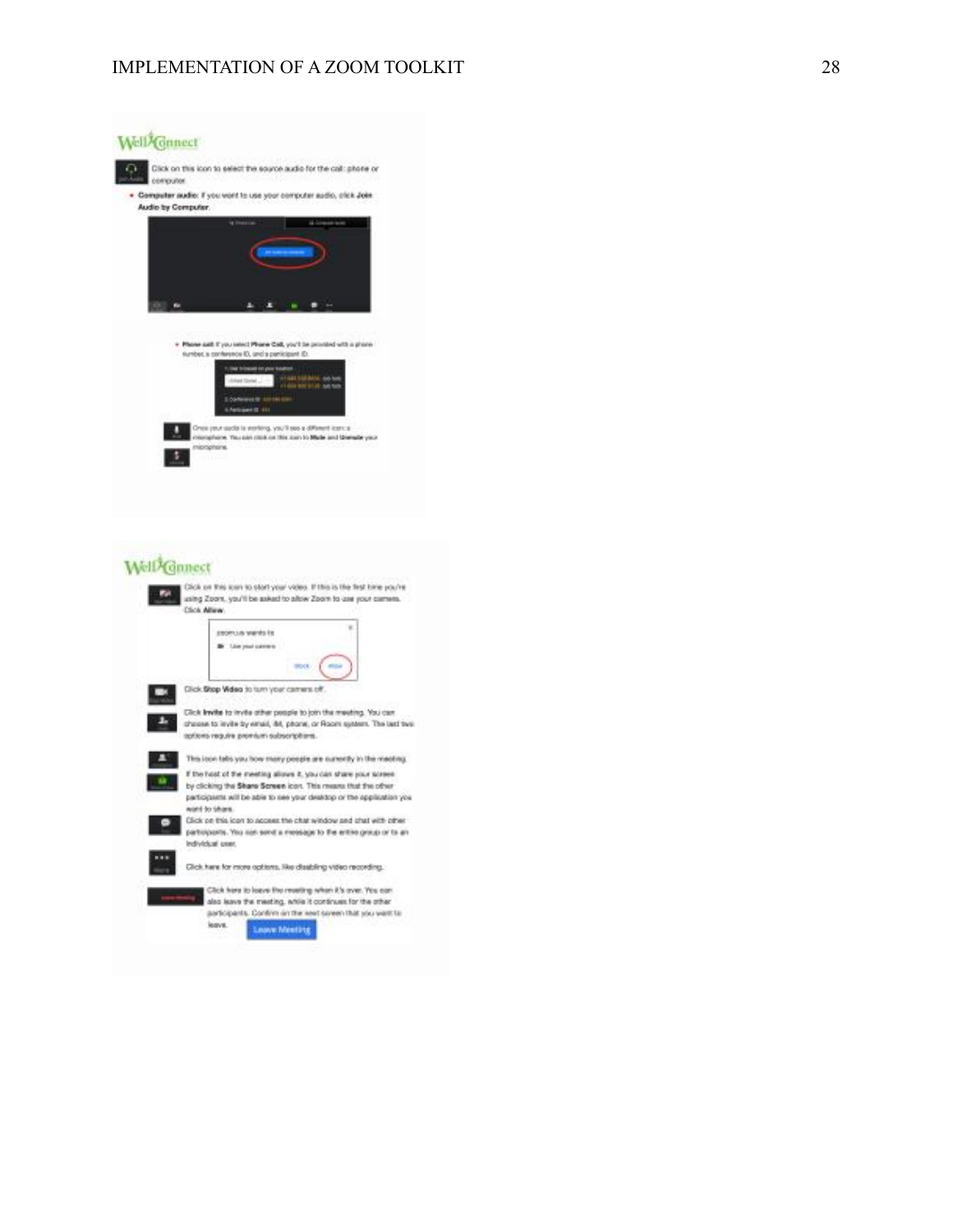## IMPLEMENTATION OF A ZOOM TOOLKIT 29



# Well<sup>2</sup>Gnnect

# **Using the Zoom App**

The Zoom app is a great option for taking video calls on-the-go! The first step is to make sure you've downloaded the Zoom app on your smartphone. You can download it just like you would download any other app: from the App Store (iPhone) or Google Play Store (Android).





1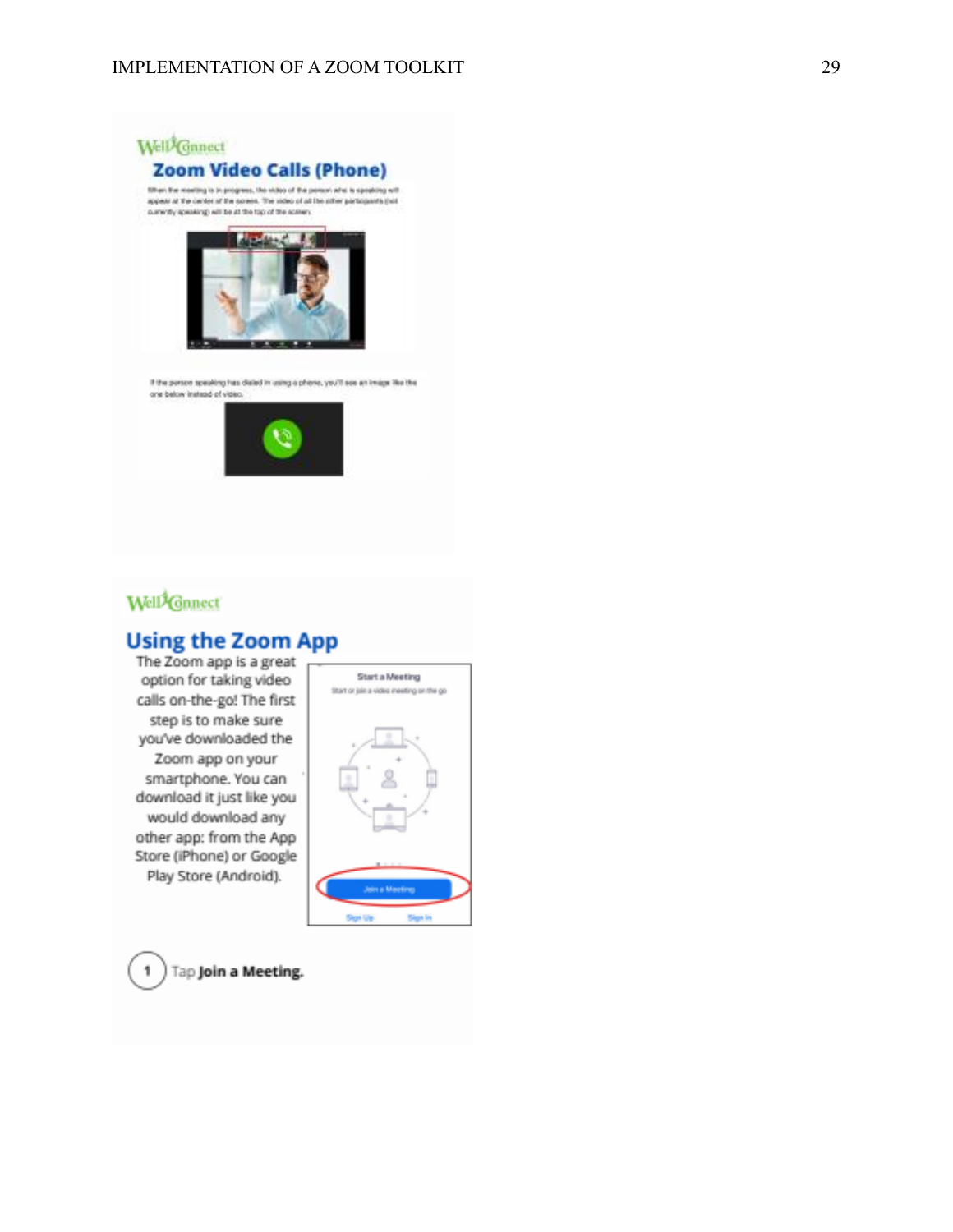

Confirm that you're ready to leave the call.  $6$ 



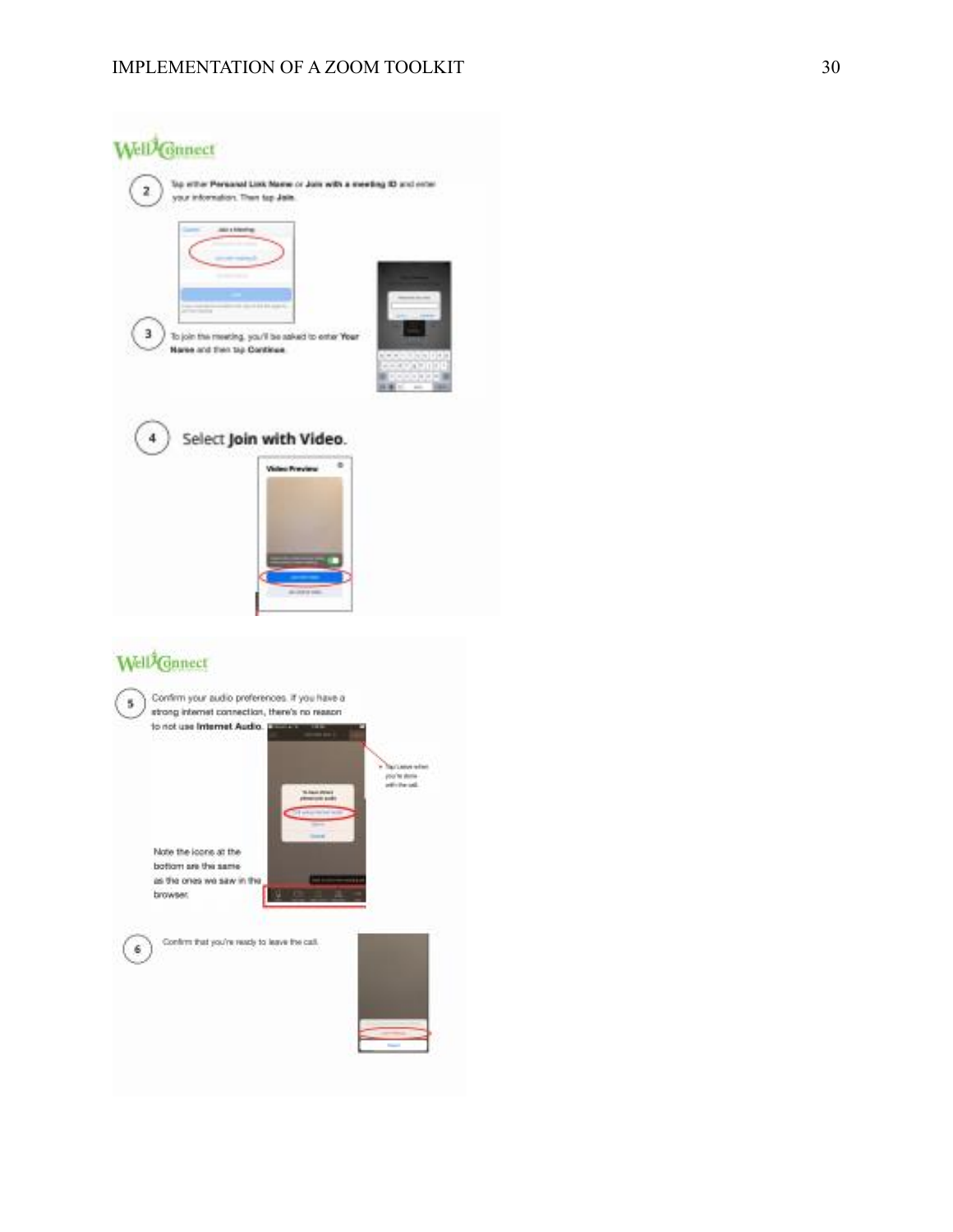# Well<sup>2</sup>Ganect

# **Successful Video Tips**

. Background - Make sure what the carriers can see in the background is clean and uncluttered. Try to find a neutral space as a backdrap, like a wall or a door. You want the focus to be on you.

. Camera position - Your camera should be at eye level. When using a laptop for eideo calls, lots of people make the mistake of pushing the camera back - don't do this! Try using a stack of books or magazines to get your computer at the right height.

. Lighting - The room you choose should have good lighting. You might consider putting a lamp next to your computer facing your face to make sure that you look your best tool

. Eye contact - Remember to make eye contact with the other participants. This means looking directly into the camera - not at the image of yourself!

. Reference - Do a dress rehearsal to make sure that you know how to set everything up. You'll want to know how to position your camera, how to use the technology, and what the background looks like on carrera.

. Naise - Find a quiet space! Normal, everyday sounds can be very distructing on video. For example, if you live on a noisy street, alt as far away from the window as possible.

. Hand gestures - If you use your hands a lot when you talk, by to keep these pestures to a minimum. If there is a delay or a lag in the connection, it can look worse if your hand is blocking your face!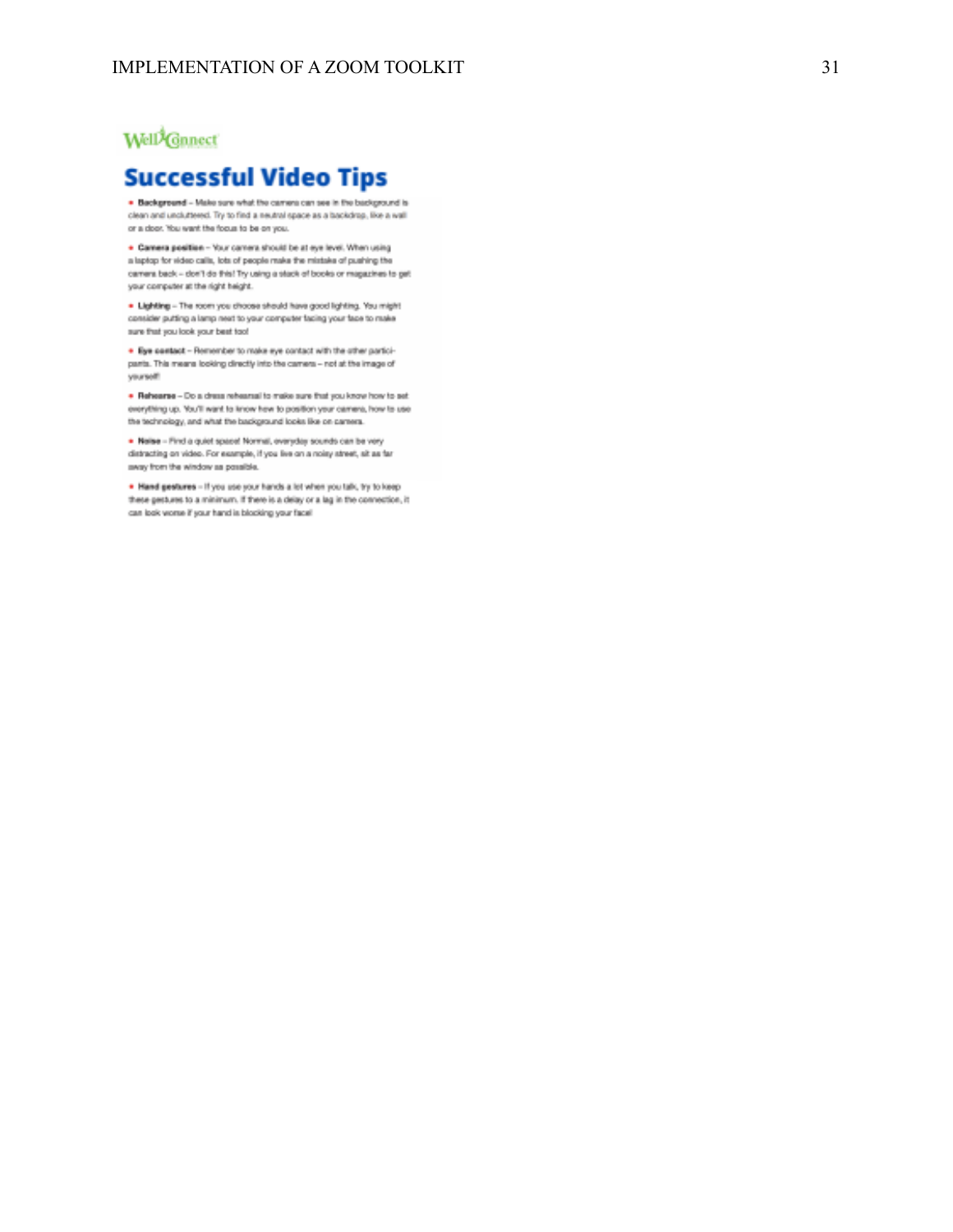Appendix B

## Self-efficacy Survey Tool

#### **GENERAL SELF-EFFICACY SCALE (ADULTS)**

Directions: Please select the appropriate response for each item below.

| #   | Item                                         | 1<br>Not at all | $\overline{2}$<br><b>Hardly</b><br>true | 3<br>Moderately<br>true | <b>Exactly true</b> |
|-----|----------------------------------------------|-----------------|-----------------------------------------|-------------------------|---------------------|
| 1.  | I can always manage to solve difficult       |                 |                                         |                         |                     |
|     | problems if I try hard enough.               |                 |                                         |                         |                     |
| 2.  | If someone opposes me, I can find the means  |                 |                                         |                         |                     |
|     | and ways to get what I want.                 |                 |                                         |                         |                     |
| 3.  | It is easy for me to stick to my aims and    |                 |                                         |                         |                     |
|     | accomplish my goals.                         |                 |                                         |                         |                     |
| 4.  | I am confident that I could deal efficiently |                 |                                         |                         |                     |
|     | with unexpected events.                      |                 |                                         |                         |                     |
| 5.  | Thanks to my resourcefulness, I know how to  |                 |                                         |                         |                     |
|     | handle unforeseen situations.                |                 |                                         |                         |                     |
| 6.  | I can solve most problems if I invest the    |                 |                                         |                         |                     |
|     | necessary effort.                            |                 |                                         |                         |                     |
|     | I can remain calm when facing difficulties   |                 |                                         |                         |                     |
| 7.  | because I can rely on my coping abilities.   |                 |                                         |                         |                     |
| 8.  | When I am confronted with a problem, I can   |                 |                                         |                         |                     |
|     | usually find several solutions.              |                 |                                         |                         |                     |
| 9.  | If I am in trouble, I can usually think of a |                 |                                         |                         |                     |
|     | solution.                                    |                 |                                         |                         |                     |
| 10. | I can usually handle whatever comes my way.  |                 |                                         |                         |                     |
|     |                                              |                 |                                         |                         |                     |

Replicates the General Self-Efficacy Scale (Schwarzer, R., & Jerusalem, M 1995).

Schwarzer, R., & Jerusalem, M. (1995). Generalized Self-Efficacy scale. In J. Weinman, S.

Wright, & M. Johnston, Measures in health psychology: A user's portfolio. Causal and control

beliefs (pp. 35- 37). Windsor, England: NFER-NELSON. Used with permission.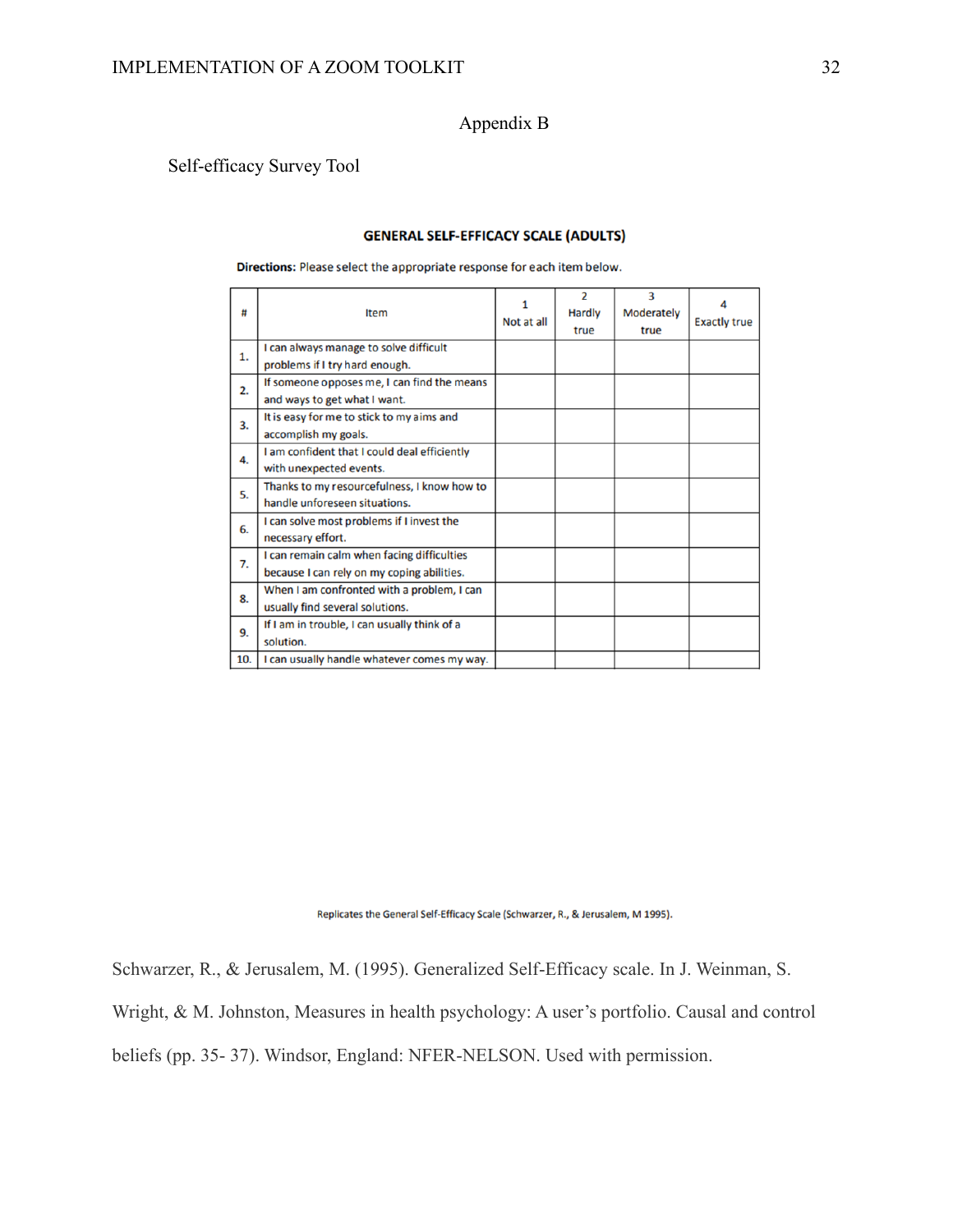## Appendix C

Qualtrics Pre survey questions:

We are interested in your experiences of using Zoom. Please answer the following questions

by clicking in the appropriate boxes. You will be invited to add an eight-digit number, your

birthdate, that will allow us to match your responses to our second survey in six weeks if you

choose to participate: however, your responses are anonymous.

- Q1. What device are you primarily using to access Zoom?
- Q2. Have you been provided with a device or are you using your own?
- Q3. If device was provided, who provided it?
- Q4. Do you have any prior experience with Zoom?

Q5. If so, what activities have you used Zoom for? Pick all that apply.

Q6. How would you rate your confidence in using Zoom from a scale of 1-10? 1 means not

at all confident, and 10 means extremely confident.

Q7. Do you need any technology preparation or instruction before using Zoom?

Q8. If yes, what kind of preparation or instruction would be helpful?

Q9. How many times have you accessed the Zoom toolkit?

Q10. Participant Identifier. Please use your birthdate: DDMMYYYY

Q11. Self-efficacy questionnaire (See Appendix B).

Q12. Please write any additional comments that you have regarding the use of Zoom that you think might be of interest.